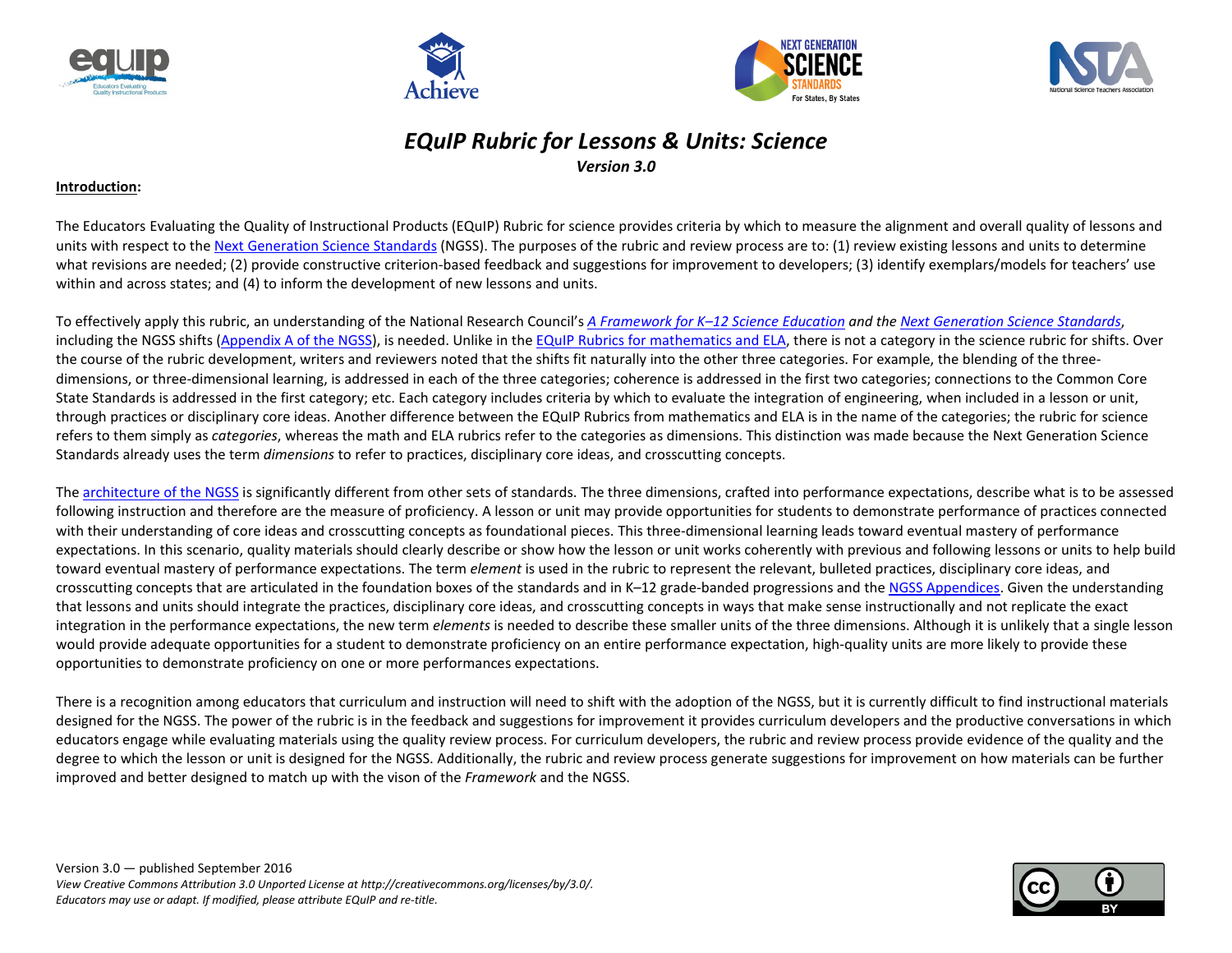







## **EQuIP Rubric for Lessons & Units: Science**

Lessons *and* units designed for the NGSS include clear and compelling evidence of the following*:*

| I. NGSS 3D Design                                                                                                                                                                                                                                                                                                                                                                                                                                                                                                                                                                                                                                                                                                                                                                                                                                                                                                                                                                                                                                                                                                                                                                                                                                                                                                                                                                            | <b>II. NGSS Instructional Supports</b>                                                                                                                                                                                                                                                                                                                                                                                                                                                                                                                                                                                                                                                                                                                                                                                                                                                                                                                                                                                                                                                                                                                                                                                                                                                                                                                                                                                                                                                                                                                                                                                                                                                                                                                                                                                                                                                                                                                                                                                                                                                                                                                  | <b>III. Monitoring NGSS Student Progress</b>                                                                                                                                                                                                                                                                                                                                                                                                                                                                                                                                                                                                                                                                                                                                                                                                 |
|----------------------------------------------------------------------------------------------------------------------------------------------------------------------------------------------------------------------------------------------------------------------------------------------------------------------------------------------------------------------------------------------------------------------------------------------------------------------------------------------------------------------------------------------------------------------------------------------------------------------------------------------------------------------------------------------------------------------------------------------------------------------------------------------------------------------------------------------------------------------------------------------------------------------------------------------------------------------------------------------------------------------------------------------------------------------------------------------------------------------------------------------------------------------------------------------------------------------------------------------------------------------------------------------------------------------------------------------------------------------------------------------|---------------------------------------------------------------------------------------------------------------------------------------------------------------------------------------------------------------------------------------------------------------------------------------------------------------------------------------------------------------------------------------------------------------------------------------------------------------------------------------------------------------------------------------------------------------------------------------------------------------------------------------------------------------------------------------------------------------------------------------------------------------------------------------------------------------------------------------------------------------------------------------------------------------------------------------------------------------------------------------------------------------------------------------------------------------------------------------------------------------------------------------------------------------------------------------------------------------------------------------------------------------------------------------------------------------------------------------------------------------------------------------------------------------------------------------------------------------------------------------------------------------------------------------------------------------------------------------------------------------------------------------------------------------------------------------------------------------------------------------------------------------------------------------------------------------------------------------------------------------------------------------------------------------------------------------------------------------------------------------------------------------------------------------------------------------------------------------------------------------------------------------------------------|----------------------------------------------------------------------------------------------------------------------------------------------------------------------------------------------------------------------------------------------------------------------------------------------------------------------------------------------------------------------------------------------------------------------------------------------------------------------------------------------------------------------------------------------------------------------------------------------------------------------------------------------------------------------------------------------------------------------------------------------------------------------------------------------------------------------------------------------|
| The lesson/unit is designed so students make sense of<br>phenomena and/or design solutions to problems by engaging<br>in student performances that integrate the three dimensions<br>of the NGSS.                                                                                                                                                                                                                                                                                                                                                                                                                                                                                                                                                                                                                                                                                                                                                                                                                                                                                                                                                                                                                                                                                                                                                                                            | The lesson/unit supports three-dimensional teaching and learning for ALL<br>students by placing the lesson in a sequence of learning for all three dimensions<br>and providing support for teachers to engage all students.                                                                                                                                                                                                                                                                                                                                                                                                                                                                                                                                                                                                                                                                                                                                                                                                                                                                                                                                                                                                                                                                                                                                                                                                                                                                                                                                                                                                                                                                                                                                                                                                                                                                                                                                                                                                                                                                                                                             | The lesson/unit supports monitoring student progress<br>in all three dimensions of the NGSS as students make<br>sense of phenomena and/or design solutions to<br>problems.                                                                                                                                                                                                                                                                                                                                                                                                                                                                                                                                                                                                                                                                   |
| A. Explaining Phenomena/Designing Solutions: Making<br>sense of phenomena and/or designing solutions to a<br>problem drive student learning.<br>Student questions and prior experiences related to<br>i.<br>the phenomenon or problem motivate sense-making<br>and/or problem solving.<br>ii. The focus of the lesson is to support students in<br>making sense of phenomena and/or designing<br>solutions to problems.<br>iii. When engineering is a learning focus, it is integrated<br>with developing disciplinary core ideas from physical,<br>life, and/or earth and space sciences.<br>B. Three Dimensions: Builds understanding of multiple<br>grade-appropriate elements of the science and<br>engineering practices (SEPs), disciplinary core ideas (DCIs),<br>and crosscutting concepts (CCCs) that are deliberately<br>selected to aid student sense-making of phenomena<br>and/or designing of solutions.<br>Provides opportunities to develop and use specific<br>i.<br>elements of the SEP(s).<br>ii. Provides opportunities to develop and use specific<br>elements of the DCI(s).<br>iii. Provides opportunities to develop and use specific<br>elements of the CCC(s).<br>C. Integrating the Three Dimensions: Student sense-making<br>of phenomena and/or designing of solutions requires<br>student performances that integrate elements of the<br>SEPs, CCCs, and DCIs. | A. Relevance and Authenticity: Engages students in authentic and meaningful<br>scenarios that reflect the practice of science and engineering as<br>experienced in the real world.<br>i. Students experience phenomena or design problems as directly as<br>possible (firsthand or through media representations).<br>ii. Includes suggestions for how to connect instruction to the students'<br>home, neighborhood, community and/or culture as appropriate.<br>iii. Provides opportunities for students to connect their explanation of a<br>phenomenon and/or their design solution to a problem to questions<br>from their own experience.<br>B. Student Ideas: Provides opportunities for students to express, clarify,<br>justify, interpret, and represent their ideas and to respond to peer and<br>teacher feedback orally and/or in written form as appropriate.<br>Building Progressions: Identifies and builds on students' prior learning in all<br>C.<br>three dimensions, including providing the following support to teachers:<br>Explicitly identifying prior student learning expected for all three<br>dimensions<br>ii. Clearly explaining how the prior learning will be built upon<br>D. Scientific Accuracy: Uses scientifically accurate and grade-appropriate<br>scientific information, phenomena, and representations to support<br>students' three-dimensional learning.<br>E. Differentiated Instruction: Provides guidance for teachers to support<br>differentiated instruction by including:<br>Appropriate reading, writing, listening, and/or speaking alternatives<br>i.<br>(e.g., translations, picture support, graphic organizers, etc.) for students<br>who are English language learners, have special needs, or read well<br>below the grade level.<br>ii. Extra support (e.g., phenomena, representations, tasks) for students<br>who are struggling to meet the targeted expectations.<br>iii. Extensions for students with high interest or who have already met the<br>performance expectations to develop deeper understanding of the<br>practices, disciplinary core ideas, and crosscutting concepts. | A. Monitoring 3D student performances: Elicits<br>direct, observable evidence of three-dimensional<br>learning; students are using practices with core<br>ideas and crosscutting concepts to make sense of<br>phenomena and/or to design solutions.<br>B. Formative: Embeds formative assessment<br>processes throughout that evaluate student<br>learning to inform instruction.<br>C. Scoring guidance: Includes aligned rubrics and<br>scoring guidelines that provide guidance for<br>interpreting student performance along the three<br>dimensions to support teachers in (a) planning<br>instruction and (b) providing ongoing feedback to<br>students.<br>D. Unbiased tasks/items: Assesses student<br>proficiency using methods, vocabulary,<br>representations, and examples that are accessible<br>and unbiased for all students. |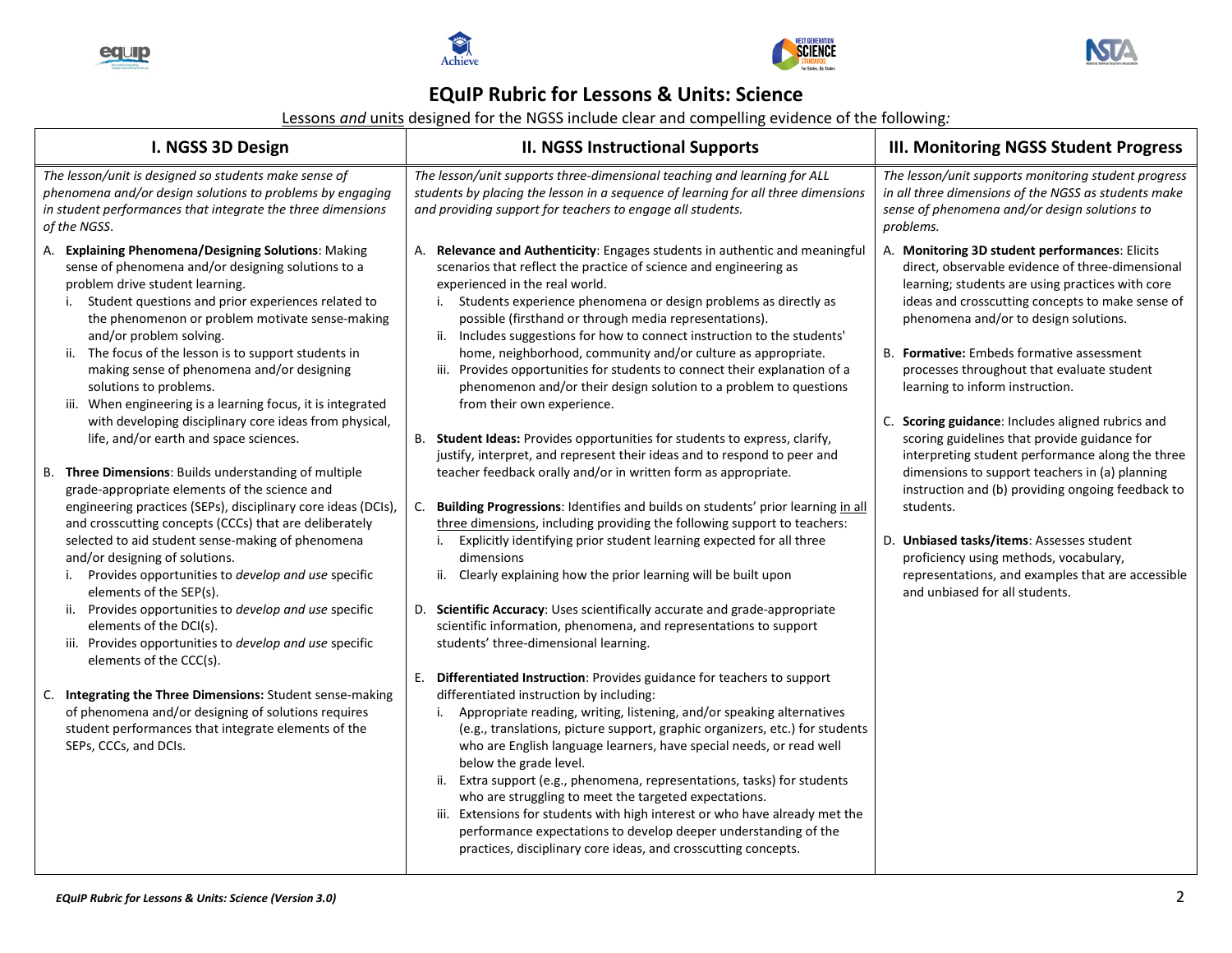







## **EQuIP Rubric for Lessons & Units: Science**

Units designed for the NGSS will *also include* clear and compelling evidence of the following additional criteria:

| I. NGSS 3D Design                                                                                                                                                                                                                                                                                                                                                                                                                                                             | <b>II. NGSS Instructional Supports</b>                                                                                                                                                                                                                                                                                                                                                                                                                                                                                                           | III. Monitoring NGSS Student Progress                                                                                                                                                                                                                                                                                                                                                         |
|-------------------------------------------------------------------------------------------------------------------------------------------------------------------------------------------------------------------------------------------------------------------------------------------------------------------------------------------------------------------------------------------------------------------------------------------------------------------------------|--------------------------------------------------------------------------------------------------------------------------------------------------------------------------------------------------------------------------------------------------------------------------------------------------------------------------------------------------------------------------------------------------------------------------------------------------------------------------------------------------------------------------------------------------|-----------------------------------------------------------------------------------------------------------------------------------------------------------------------------------------------------------------------------------------------------------------------------------------------------------------------------------------------------------------------------------------------|
| D. Unit Coherence: Lessons fit together to target a set of<br>performance expectations.<br>Each lesson builds on prior lessons by addressing<br>questions raised in those lessons, cultivating new<br>questions that build on what students figured out, or<br>cultivating new questions from related phenomena,<br>problems, and prior student experiences.<br>The lessons help students develop toward proficiency<br>ii.<br>in a targeted set of performance expectations. | Teacher Support for Unit Coherence: Supports teachers in facilitating<br>F.<br>coherent student learning experiences over time by:<br>Providing strategies for linking student engagement across lessons (e.g.<br>cultivating new student questions at the end of a lesson in a way that<br>leads to future lessons, helping students connect related problems and<br>phenomena across lessons, etc.).<br>Providing strategies for ensuring student sense-making and/or<br>ii.<br>problem-solving is linked to learning in all three dimensions. | E. Coherent Assessment system: Includes pre-,<br>formative, summative, and self-assessment<br>measures that assess three-dimensional learning.<br><b>Opportunity to learn: Provides multiple</b><br>opportunities for students to demonstrate<br>performance of practices connected with their<br>understanding of disciplinary core ideas and<br>crosscutting concepts and receive feedback. |
| E. Multiple Science Domains: When appropriate, links are<br>made across the science domains of life science, physical<br>science and Earth and space science.<br>Disciplinary core ideas from different disciplines are<br>used together to explain phenomena.<br>The usefulness of crosscutting concepts to make sense<br>ii.<br>of phenomena or design solutions to problems across<br>science domains is highlighted.                                                      | Scaffolded differentiation over time: Provides supports to help students<br>G.<br>engage in the practices as needed and gradually adjusts supports over time<br>so that students are increasingly responsible for making sense of<br>phenomena and/or designing solutions to problems.                                                                                                                                                                                                                                                           |                                                                                                                                                                                                                                                                                                                                                                                               |
| F. Math and ELA: Provides grade-appropriate connection(s)<br>to the Common Core State Standards in Mathematics<br>and/or English Language Arts & Literacy in History/Social<br>Studies, Science and Technical Subjects.                                                                                                                                                                                                                                                       |                                                                                                                                                                                                                                                                                                                                                                                                                                                                                                                                                  |                                                                                                                                                                                                                                                                                                                                                                                               |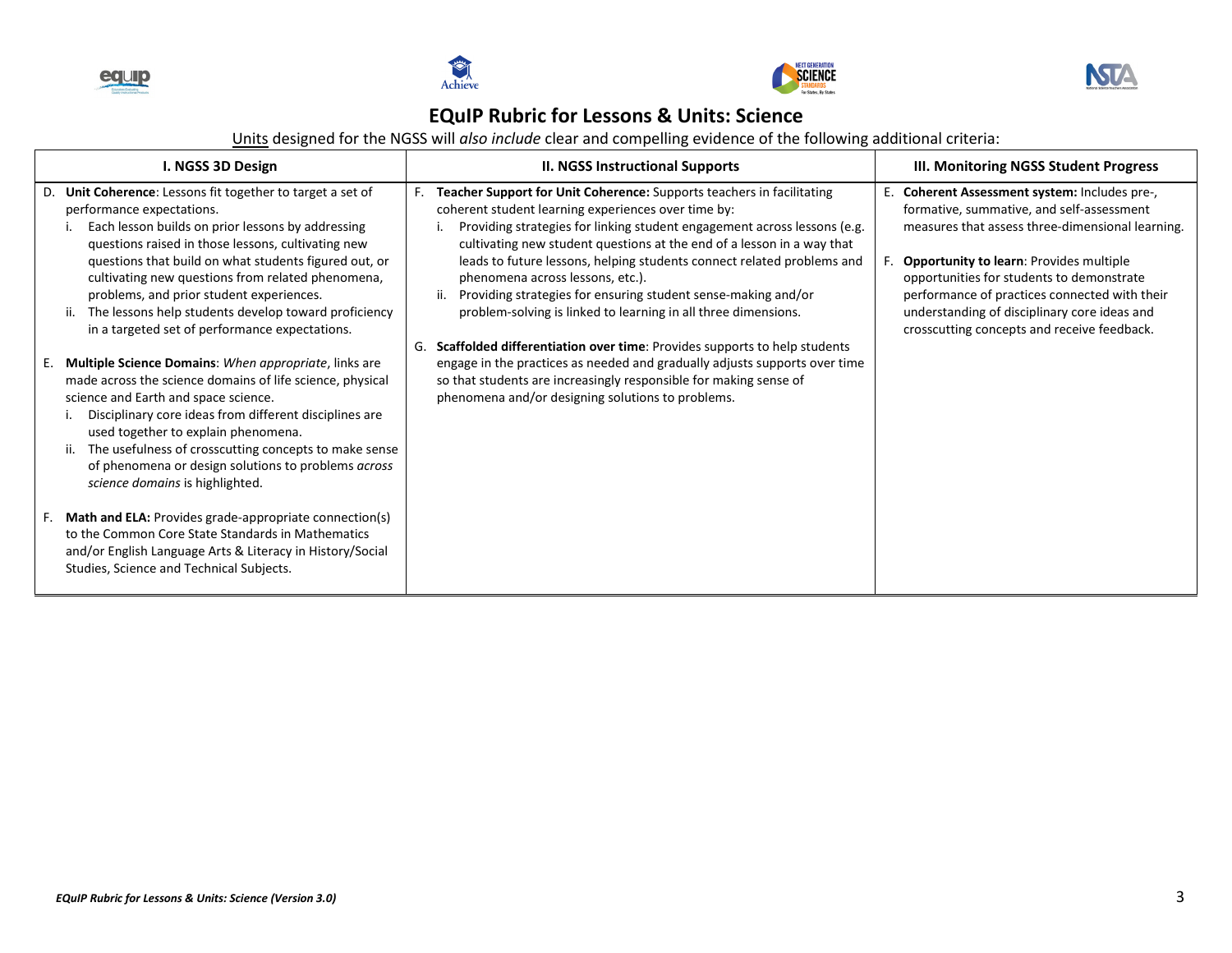# **Using the EQuIP Rubric for Lessons & Units: Science**

The first step in the review process is to become familiar with the rubric, the lesson or unit, and the practices, disciplinary core ideas, and crosscutting concepts targeted in the lesson or unit. The three categories in the rubric are: NGSS 3D Design, NGSS Instructional Supports, and Monitoring NGSS Student Progress. Each criterion within each category should be considered separately as part of the complete review process and are used to provide sufficient information for determination of overall quality of the lesson or unit.

For the purposes of using the rubric, **a lesson is defined as**: a set of instructional activities and assessments that may extend over several class periods or days; it is more than a single activity. A unit is defined as: a set of lessons that extend over a longer period of time. If you are reviewing a lesson, you will use only the first section of the rubric (page 2). If you are reviewing an instructional unit, you apply all of the criteria of the rubric (pages 2 and 3) across the unit. You'll notice that the definition of a "unit" is intentionally broad here. If you are reviewing instructional materials that cover more than a few days of instruction, use the full unit list of criteria.

Also important to the review process is feedback and suggestions for improvement to the developer of the resource. For this purpose, a set of response forms is included so that the reviewer can effectively provide criterion-based feedback and suggestions for improvement for each category. The response forms correspond to the criteria of the rubric. Evidence for each criterion must be identified and documented and criterion-based feedback and suggestions for improvement should be given to help improve the lesson or unit.

While it is possible for the rubric to be applied by an individual, the quality review process works best with a team of reviewers, as a collaborative process, with the individuals recording their thoughts and then discussing with other team members before finalizing their feedback and suggestions for improvement. Discussions should focus on understanding all reviewers' interpretations of the criteria and the evidence they have found. With professional learning support for the group, this process will provide higher quality feedback about the lessons and also calibrate responses across reviewers in a way that moves them toward agreement about quality with respect to the NGSS. Commentary needs to be constructive, with all lessons or units considered "works in progress." Reviewers must be respectful of team members and the resource contributor. Contributors should see the review process as an opportunity to gather feedback and suggestions for improvement rather than to advocate for their work. All feedback and suggestions for improvement should be criterion-based and have supporting evidence from the lesson or unit cited.

In order to apply the rubric with reliability and with fidelity to its intent, it is recommended that those applying the rubric to lessons and units be supported to attend EQuIP professional learning based on the EQuIP Facilitator's Guide. There is guidance within the rubric below and in the Facilitator's Guide, but application of the rubric is much more successful with the support of professional learning. It is difficult to develop proficiency at using the rubric without *at least* two days of high quality professional learning that engages participants in evaluating lessons and units.

#### **Step 1 – Review Materials**

The first step in the review process is to become familiar with the rubric and the lesson or unit that is being evaluated.

- Review the rubric and record the grade and title of the lesson or unit on the response form.
- Scan the lesson/unit to see what it's about; identify what practices, disciplinary core ideas, and crosscutting concepts are targeted; and determine how it is organized.
- Read key materials related to instruction, assessment, and teacher guidance.
- Read the definitions of "lesson" and "unit" near the top of this page and decide as a group whether you will be using the shorter list of criteria for a lesson, or the longer list of criteria that apply to a unit.

#### **Step 2 – Apply Criteria in Category I: NGSS 3D Design**

Evaluate the lesson or unit using the criteria in the first category, first individually and then as a team.

- Closely examine the lesson or unit through the "lens" of each criterion in the first category.
- For each criterion, record where you find it in the lesson/unit (the evidence) and why/how this evidence is an indicator the criterion is being met (the reasoning)
- As individuals, check the box for each criterion on the response form that indicates the degree to which evidence could be identified.
- I dentify and record input on specific improvements that might be made to meet criteria or strengthen alignment.

### *EQuIP Rubric for Lessons & Units: Science (Version 3.0)* 4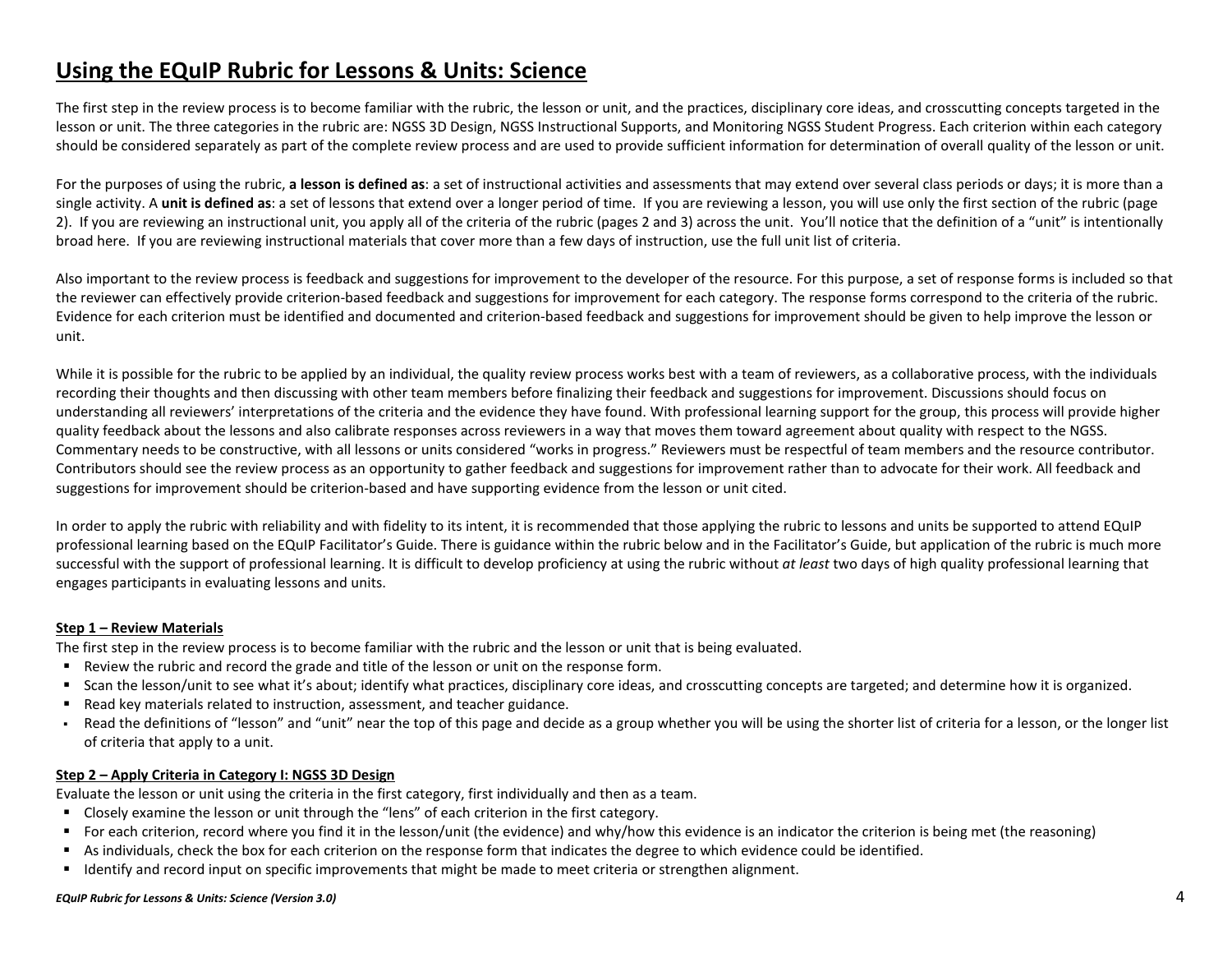- Look across the criteria of the category (A–C for a lesson and A–F for a unit), evaluate the degree to which they are met, and enter your 0–3 rating for Category I: NGSS 3D Design (see scale description below)
- As a team, discuss criteria for which clear and substantial evidence is found, as well as criterion-based suggestions for specific improvements that might be needed to meet criteria. As a team, enter your 0–3 rating for Dimension I: NGSS 3D Design.

If the rubric is being used to approve or vet resources and the lesson or unit does not score at least a "2" in **Category I: NGSS 3D Designed**, the review should stop and feedback *should be provided to the lesson developer(s) to guide revisions. If the rubric is being used locally for revising and building lessons, professional judgment should guide whether to continue reviewing the lesson. Categories II and III may be time consuming to evaluate if Category I has not been met and the feedback may not be useful if significant revisions are needed in Category I, but evaluating these criteria in a group may support deeper and more common understanding of the criteria in these categories and more complete feedback to the lesson developer (if they are not in the room) so that Categories II and III are more likely to be met with fewer cycles of revision.*

#### **Step 3 – Apply Criteria in Categories II and III: Instructional Supports and Monitoring Student Progress**

The third step is to evaluate the lesson or unit using the criteria in the second and third categories, first individually and then as a group.

- Closely examine the lesson or unit through the "lens" of each criterion in the second and third categories of the response form.
- For each criterion, record where you find it in the lesson/unit (the evidence) and why/how this evidence is an indicator the criterion is being met (the reasoning)
- Individually check the box for each criterion on the response form that indicates the degree to which evidence could be identified.
- Record any suggestions for improvement and then rate each category using the 0–3 rating scale in the forms below.

*When working in a group, teams may choose to compare ratings after each category or delay conversation until each person has rated and recorded input for both Categories II*  and III. Complete consensus among team members is not required but discussion is a key component of the review process that moves the group to a better understanding of the *criteria.*

#### **Step 4 – Apply an Overall Rating and Provide Summary Comments**

- Review ratings for Categories I–III, adding/clarifying comments as needed.
- Write summary comments for your overall rating on your recording sheet.
- Total category ratings, reflect on the overall quality of the lesson or unit, and record the overall rating of E, E/I, R, or N.

*If working in a group, individuals should record their overall rating prior to conversation.*

#### **Step 5 – Compare Overall Ratings and Recommend Next Steps**

■ Note the evidence cited to arrive at final ratings, summary comments and similarities and differences among raters. Recommend next steps for the lesson/unit and provide recommendations for improvement and/or ratings to developers/teachers.

#### **Rating Scales**

*Rating for Category I: NGSS 3D Designed is non-negotiable and requires a rating of 2 or 3. If rating is 0 or 1 then a review for resource approval does not continue.* 

#### **Rating Scale for Categories I, II, & III:**

Rating scales are different for each category and can be found after each category in the rubric.

#### **Descriptors for Categories I, II, & III:**

**3**: **Exemplifies NGSS Quality—**meets the standard described by criteria in the category, as explained in criterion-based observations. **2**: **Approaching NGSS Quality—**meets many criteria but will benefit from revision in others, as suggested in criterion-based observations.

**1**: **Developing toward NGSS Quality—**needs significant revision, as suggested in criterion-based observations.

**0**: **Not representing NGSS Quality—**does not address the criteria in the category.

#### **Overall Rating for the Lesson/Unit:**

**E: Example of high quality NGSS design**—High quality design for the NGSS across all three categories of the rubric; a lesson or unit with this rating will still need adjustments for a specific classroom, but the support is there to make this possible; exemplifies most criteria across Categories I, II, & III of the rubric. (total score ~8–9) **E/I: Example of high quality NGSS design if Improved—**Adequate design for the NGSS, but would benefit from some improvement in one or more categories; most criteria have at least adequate evidence (total score ~6–7) **R: Revision needed—**Partially designed for the NGSS, but needs significant revision in one or more categories (total  $~2$ –5)

**N: Not ready to review—**Not designed for the NGSS; does not meet criteria (total 0–2)

*EQuIP Rubric for Lessons & Units: Science (Version 3.0)* 5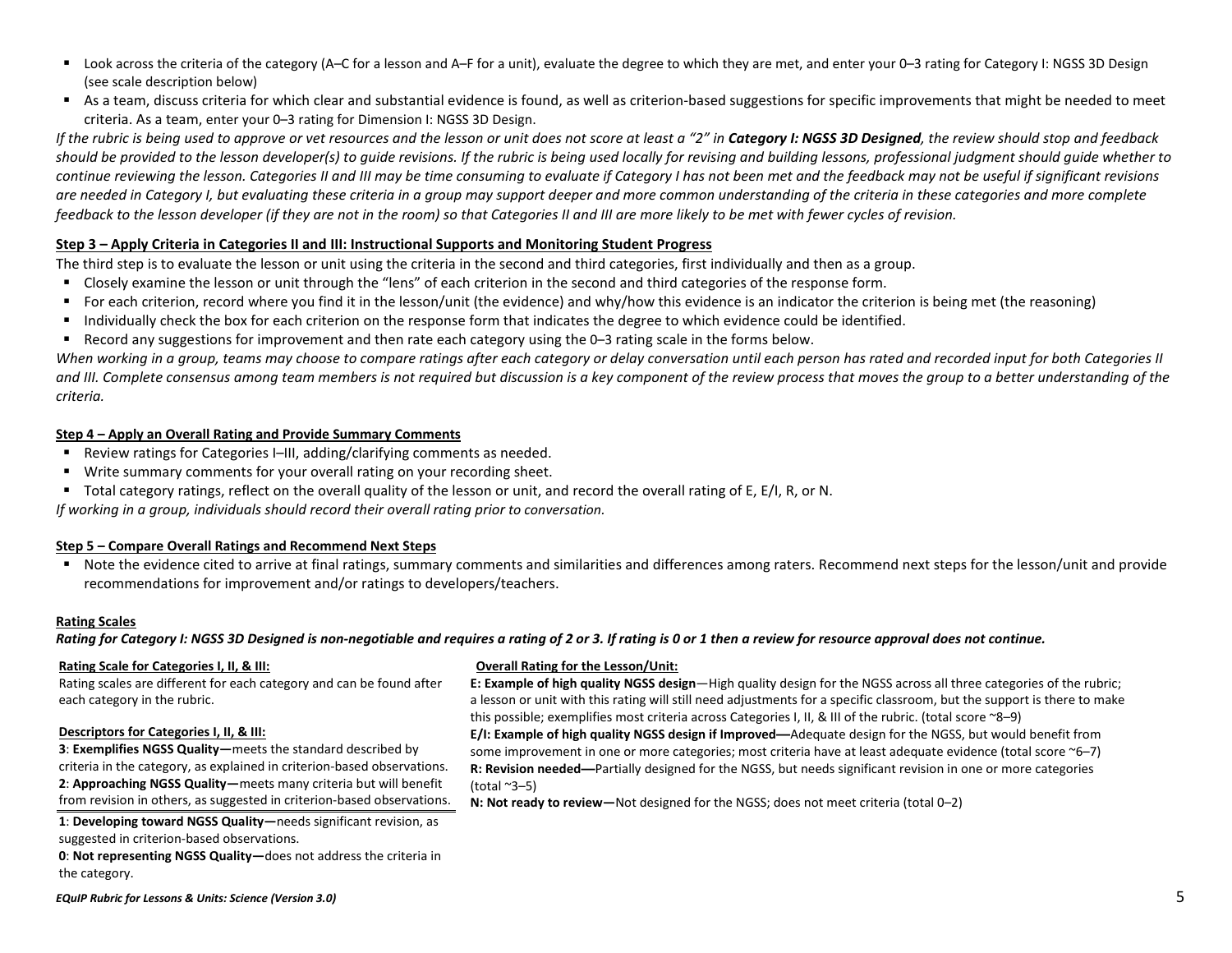







### *EQuIP Rubric for Lessons & Units: Science (Version 3.0)*

| <b>Reviewer Name or ID:</b> | <b>PASCO Education</b> | Grade: | <b>Physics</b> | Lesson/Unit Title: | <b>Chapter 3 – Position and Velocity</b> |
|-----------------------------|------------------------|--------|----------------|--------------------|------------------------------------------|
|                             |                        |        |                |                    |                                          |

**Category I: NGSS 3D Design (lessons and units)**: *The lesson/unit is designed so students make sense of phenomena and/or design solutions to problems by engaging in student performances that integrate the three dimensions of the NGSS*.

| <b>Lesson and Unit Criteria</b><br>Lessons and units designed for the NGSS include clear and compelling<br>evidence of the following:                                                                                                                                                                                                                                                                                                                                                                                                                                                | <b>Specific evidence from materials</b><br>(what happened/where did it happen)<br>and reviewer's reasoning<br>(how/why is this evidence)                                                                                                                                                                                                                                                                                                                                                                                                                                                                                                                                                                                                                                                                                                                                                                                                                                                                                                                                                                                                                                                                                                                                                                                                                                                                                                                                                                                                                                                                                                                                                                                                                                                                                                                                                                                                                                                                                                                                                                                                                                                        | <b>Evidence of</b><br>Quality?                                               | <b>Suggestions for</b><br>improvement |
|--------------------------------------------------------------------------------------------------------------------------------------------------------------------------------------------------------------------------------------------------------------------------------------------------------------------------------------------------------------------------------------------------------------------------------------------------------------------------------------------------------------------------------------------------------------------------------------|-------------------------------------------------------------------------------------------------------------------------------------------------------------------------------------------------------------------------------------------------------------------------------------------------------------------------------------------------------------------------------------------------------------------------------------------------------------------------------------------------------------------------------------------------------------------------------------------------------------------------------------------------------------------------------------------------------------------------------------------------------------------------------------------------------------------------------------------------------------------------------------------------------------------------------------------------------------------------------------------------------------------------------------------------------------------------------------------------------------------------------------------------------------------------------------------------------------------------------------------------------------------------------------------------------------------------------------------------------------------------------------------------------------------------------------------------------------------------------------------------------------------------------------------------------------------------------------------------------------------------------------------------------------------------------------------------------------------------------------------------------------------------------------------------------------------------------------------------------------------------------------------------------------------------------------------------------------------------------------------------------------------------------------------------------------------------------------------------------------------------------------------------------------------------------------------------|------------------------------------------------------------------------------|---------------------------------------|
| A. Explaining Phenomena/Designing Solutions: Making sense of<br>phenomena and/or designing solutions to a problem drive student<br>learning.<br>i. Student questions and prior experiences related to the<br>phenomenon or problem motivate sense-making and/or<br>problem solving.<br>ii. The focus of the lesson is to support students in making sense<br>of phenomena and/or designing solutions to problems.<br>iii. When engineering is a learning focus, it is integrated with<br>developing disciplinary core ideas from physical, life, and/or<br>earth and space sciences. | i: What happens when a policeman with a love for the outdoors gets a distress call<br>from a hiker who has lost her way? Chapter 3<br>i: How does GPS work? Chapter 3<br>i: Is density an example of a vector or scalar quantity? Lesson 3-1<br>i: Frame of Reference: Students extend the concept to a familiar situation with<br>two cars approaching each other.<br>Lesson 3-2<br>i: Nearly everyone has heard of relativity, but not many people know what it<br>means. There are two different forms of relativity, both proposed by Albert<br>Einstein.<br>Lesson 3-3<br>ii: Describe an action that will take you from your seat to the classroom door<br>without using the word "displacement." What other words or phrases mean the<br>same thing?<br>Lesson 3-1<br>ii: the next time you are in a car, watch the speedometer and think about what it<br>tells you. Is the reading on the speedometer different if you turn around and drive<br>in the opposite direction at the same speed? Lesson 3-2<br>ii: Consider a trip between Houston and College Station, Texas, which are about<br>160 km (98 mi) apart. Lesson 3-2<br>ii: What is the velocity of a car during stop-and-go driving? Lesson 3-2<br>ii: In the USA, gas efficiency is measured in miles per gallon. In Europe, it is<br>measured in kilometers per liter. If a car's gas mileage is 25 mi/gal, then how<br>many liters of gasoline would you use over a 133 km trip? Lesson 3-3<br>ii: Within the next decade self-driving cars could make the leap from science<br>fiction to dealer showrooms to people's driveways. How does a self-driving<br>vehicle represent movements?<br>Lesson 3-3<br>iii: How does GPS work? At its heart lies a fleet of 31 satellites orbiting 20,000 km<br>above ground—around four times as far from the center of the Earth as you.<br>Chapter 3<br>iii: Place the cart on the track and record data as you push, pull, roll, or use your<br>hand to move the cart so that its velocity-time data matches the velocity-time<br>match graph. Lesson 3-2<br>iii: Your goal is to adjust the initial parameters, xi and v, so that the line hits both<br>targets.<br>Lesson 3-2 | $\Box$ None<br>$\Box$ Inadequate<br>$\Box$ Adequate<br>$\boxtimes$ Extensive |                                       |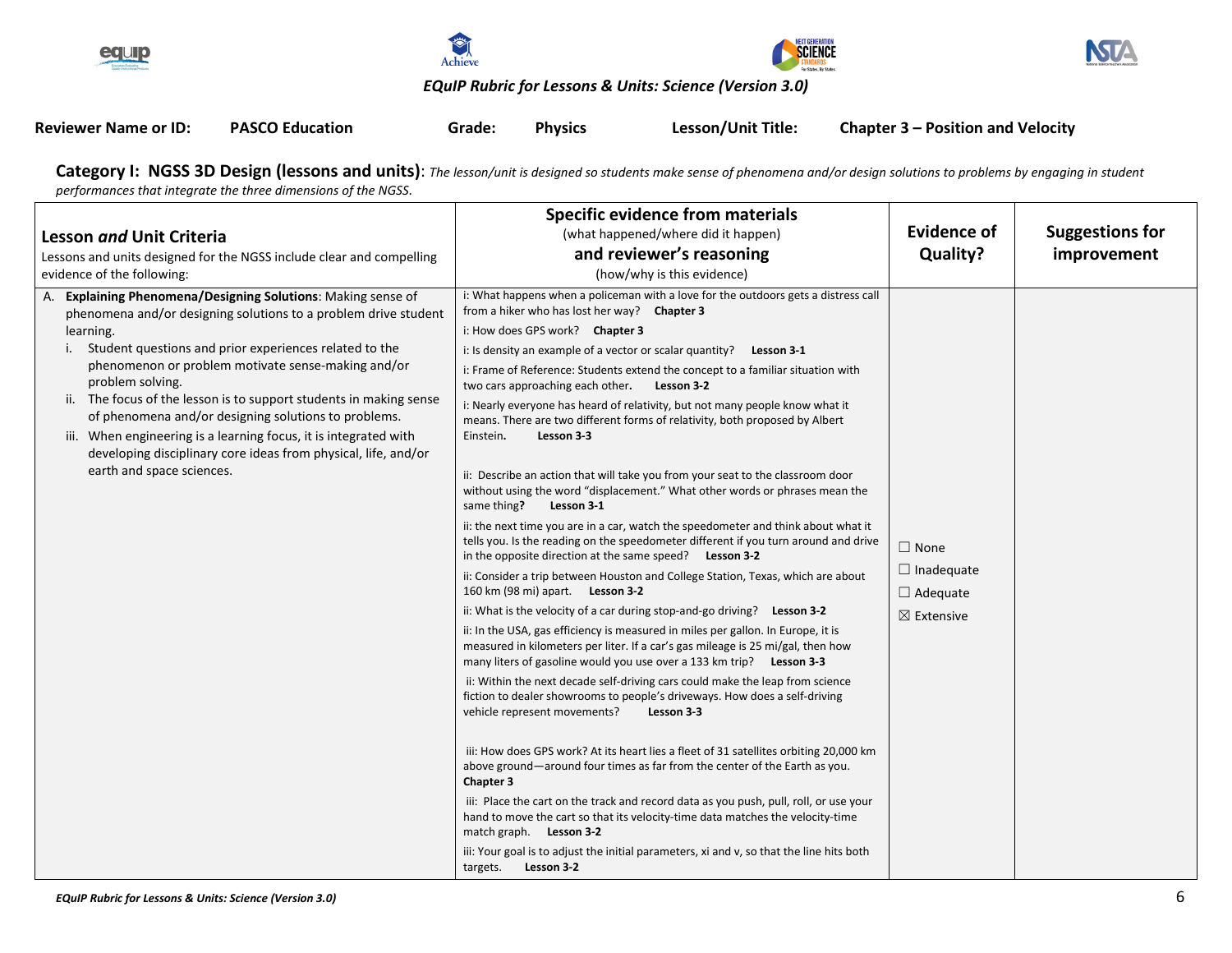|                                                                                                                                                                                                                                                                                                                                                                                                   | iii: In this interactive simulation, you will adjust the initial position xi and four<br>different velocities v—for each of four time periods—of the cart so that a position<br>vs. time graph of its motion matches graphical targets.<br>Lesson 3-2<br>iii: Investigation: Within the next decade self-driving cars could make the leap<br>from science fiction to dealer showrooms to people's driveways. How does a self-<br>driving vehicle represent movements? Lesson 3-3<br>iii: Animation: A laser cutting machine is a technology for manufacturing that uses<br>two-dimensional coordinates. This machine is typically used to cut parts out of<br>sheet metal. An engineer first designs a part using a computer-aided design (CAD)<br>program and creates a file with a series of $(x, y)$ coordinates corresponding to the<br>cuts that need to be made.<br>Lesson 3-3 |                                                               |                                                                                             |  |
|---------------------------------------------------------------------------------------------------------------------------------------------------------------------------------------------------------------------------------------------------------------------------------------------------------------------------------------------------------------------------------------------------|--------------------------------------------------------------------------------------------------------------------------------------------------------------------------------------------------------------------------------------------------------------------------------------------------------------------------------------------------------------------------------------------------------------------------------------------------------------------------------------------------------------------------------------------------------------------------------------------------------------------------------------------------------------------------------------------------------------------------------------------------------------------------------------------------------------------------------------------------------------------------------------|---------------------------------------------------------------|---------------------------------------------------------------------------------------------|--|
| Three Dimensions: Builds understanding of multiple grade-<br>В.<br>appropriate elements of the science and engineering practices<br>(SEPs), disciplinary core ideas (DCIs), and crosscutting concepts<br>(CCCs) that are deliberately selected to aid student sense-making<br>of phenomena and/or designing of solutions.<br>Provides opportunities to develop and use specific elements of<br>i. | Document evidence and reasoning, and evaluate<br>whether or not there is sufficient evidence of quality for<br>each dimension separately<br>i: Asking questions (for science) and defining<br>j.                                                                                                                                                                                                                                                                                                                                                                                                                                                                                                                                                                                                                                                                                     | <b>Evidence of</b><br>Quality?<br>$\Box$ None                 |                                                                                             |  |
| the $SEP(s)$ .                                                                                                                                                                                                                                                                                                                                                                                    | problems (for engineering): How does GPS work? At<br>its heart lies a fleet of 31 satellites orbiting 20,000<br>km above ground-around four times as far from<br>the center of the Earth as you Chapter 3<br>i: Developing and using models: Place the cart on<br>the track and record data as you push, pull, roll, or<br>use your hand to move the cart so that its velocity-<br>time data matches the velocity-time match graph.<br>Lesson 3-2                                                                                                                                                                                                                                                                                                                                                                                                                                    | $\Box$ Inadequate<br>$\Box$ Adequate<br>$\boxtimes$ Extensive | $\Box$ None<br>$\Box$ Inadequate<br>$\Box$ Adequate<br>$\boxtimes$ Extensive                |  |
|                                                                                                                                                                                                                                                                                                                                                                                                   | i: Planning and carrying out investigations: Your<br>goal is to adjust the initial parameters, xi and v, so<br>that the line hits both targets. Lesson 3-2<br>i; Analyzing and interpreting data: In this interactive<br>simulation, you will adjust the initial position xi and<br>four different velocities v-for each of four time<br>periods-of the cart so that a position vs. time<br>graph of its motion matches graphical targets.<br>Lesson 3-2                                                                                                                                                                                                                                                                                                                                                                                                                             |                                                               | (All 3 dimensions<br>must be rated at<br>least "adequate" to<br>mark "adequate"<br>overall) |  |
|                                                                                                                                                                                                                                                                                                                                                                                                   | i: Constructing explanations (for science) and<br>designing solutions (for engineering): Within the<br>next decade self-driving cars could make the leap<br>from science fiction to dealer showrooms to<br>people's driveways. How does a self-driving vehicle<br>represent movements?<br>Lesson 3-3                                                                                                                                                                                                                                                                                                                                                                                                                                                                                                                                                                                 |                                                               |                                                                                             |  |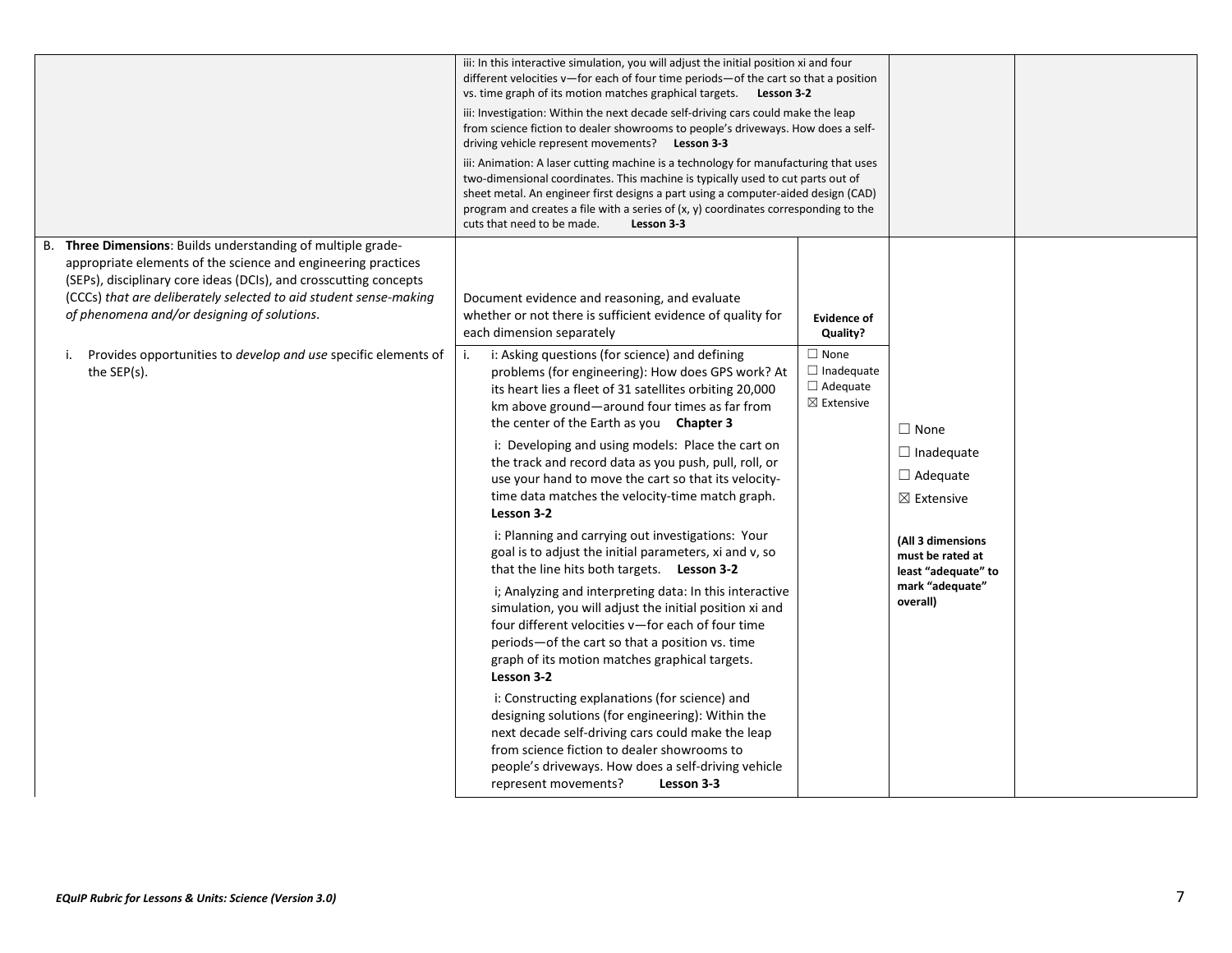| ii. Provides opportunities to develop and use specific elements of<br>the $DCI(s)$ .                                                                                                                                                         | ii: SP1. Obtain, evaluate, and communicate<br>ii.<br>information about the relationship between<br>distance, displacement, speed, velocity, and<br>acceleration as functions of time. A - D Chapter<br>$\overline{\mathbf{3}}$                                                                                                                                                                                                                                                                                                                                                                                                                                                                                                                                                                                                                           | $\Box$ None<br>$\Box$ Inadequate<br>$\Box$ Adequate<br>$\boxtimes$ Extensive |                                                                              |                               |                      |  |
|----------------------------------------------------------------------------------------------------------------------------------------------------------------------------------------------------------------------------------------------|----------------------------------------------------------------------------------------------------------------------------------------------------------------------------------------------------------------------------------------------------------------------------------------------------------------------------------------------------------------------------------------------------------------------------------------------------------------------------------------------------------------------------------------------------------------------------------------------------------------------------------------------------------------------------------------------------------------------------------------------------------------------------------------------------------------------------------------------------------|------------------------------------------------------------------------------|------------------------------------------------------------------------------|-------------------------------|----------------------|--|
| iii. Provides opportunities to <i>develop and use</i> specific elements of<br>the CCC(s).<br>Evidence needs to be at the <i>element level</i> of the dimensions (see<br>rubric introduction for a description of what is meant by "element") | iii: Patterns; cause and effect; scale, proportion,<br>iii.<br>and quantity; systems and system models; Place<br>the cart on the track and record data as you push,<br>pull, roll, or use your hand to move the cart so that<br>its velocity-time data matches the velocity-time<br>match graph. Lesson 3-2                                                                                                                                                                                                                                                                                                                                                                                                                                                                                                                                              | $\Box$ None<br>$\Box$ Inadequate<br>$\Box$ Adequate<br>$\boxtimes$ Extensive |                                                                              |                               |                      |  |
|                                                                                                                                                                                                                                              | iii: Patterns; cause and effect; scale, proportion,<br>and quantity; systems and system models; In this<br>interactive simulation, you will adjust the initial<br>position xi and four different velocities v-for each<br>of four time periods-of the cart so that a position<br>vs. time graph of its motion matches graphical<br>targets. Lesson 3-2<br>iii: Patterns; cause and effect; scale, proportion,<br>and quantity; Your goal is to adjust the initial<br>parameters, xi and v, so that the line hits both<br>targets. Lesson 3-2                                                                                                                                                                                                                                                                                                             |                                                                              |                                                                              |                               |                      |  |
| Integrating the Three Dimensions: Student sense-making of<br>C.<br>phenomena and/or designing of solutions requires student<br>performances that integrate elements of the SEPs, CCCs, and DCIs.                                             | Patterns; cause and effect; scale, proportion, and quantity, SP1 &<br>Developing and using models: Place the cart on the track and record<br>data as you push, pull, roll, or use your hand to move the cart so that its<br>velocity-time data matches the velocity-time match graph.<br>Patterns; cause and effect; scale, proportion, and quantity, SP1 &<br>Planning and carrying out investigations: Your goal is to adjust the initial<br>parameters, xi and v, so that the line hits both targets.<br>Patterns; cause and effect; scale, proportion, and quantity, SP1 &<br>Analyzing and interpreting data: In this interactive simulation, you will<br>adjust the initial position xi and four different velocities v-for each of<br>four time periods-of the cart so that a position vs. time graph of its<br>motion matches graphical targets. |                                                                              | $\Box$ None<br>$\Box$ Inadequate<br>$\Box$ Adequate<br>$\boxtimes$ Extensive |                               |                      |  |
| Rating for Category I. NGSS 3D Design-lessons                                                                                                                                                                                                | Lesson Rating scale for Category I (Criteria A–C only):                                                                                                                                                                                                                                                                                                                                                                                                                                                                                                                                                                                                                                                                                                                                                                                                  |                                                                              |                                                                              |                               | <b>Circle Rating</b> |  |
| After carefully weighing the evidence, reasoning, and suggestions for<br>improvement, rate the degree to which there is enough evidence to                                                                                                   | 3: Extensive evidence to meet at least two criteria                                                                                                                                                                                                                                                                                                                                                                                                                                                                                                                                                                                                                                                                                                                                                                                                      |                                                                              |                                                                              |                               |                      |  |
| support a claim that the lesson meets these criteria.                                                                                                                                                                                        | (and at least adequate evidence for the third)<br>2: Adequate evidence to meet all three criteria in the category                                                                                                                                                                                                                                                                                                                                                                                                                                                                                                                                                                                                                                                                                                                                        |                                                                              |                                                                              |                               |                      |  |
|                                                                                                                                                                                                                                              | 1: Adequate evidence to meet at least one criterion in the category,                                                                                                                                                                                                                                                                                                                                                                                                                                                                                                                                                                                                                                                                                                                                                                                     |                                                                              |                                                                              | $\mathbf 0$                   |                      |  |
| If you are evaluating an instructional unit rather than a single lesson,                                                                                                                                                                     | but insufficient evidence for at least one other criterion                                                                                                                                                                                                                                                                                                                                                                                                                                                                                                                                                                                                                                                                                                                                                                                               |                                                                              |                                                                              |                               |                      |  |
| continue on to evaluate criteria D-F and rate Category I overall<br>below.                                                                                                                                                                   | <b>0</b> : Inadequate (or no) evidence to meet any of the criteria in the category                                                                                                                                                                                                                                                                                                                                                                                                                                                                                                                                                                                                                                                                                                                                                                       |                                                                              |                                                                              | After rating the lesson, read | below for next steps |  |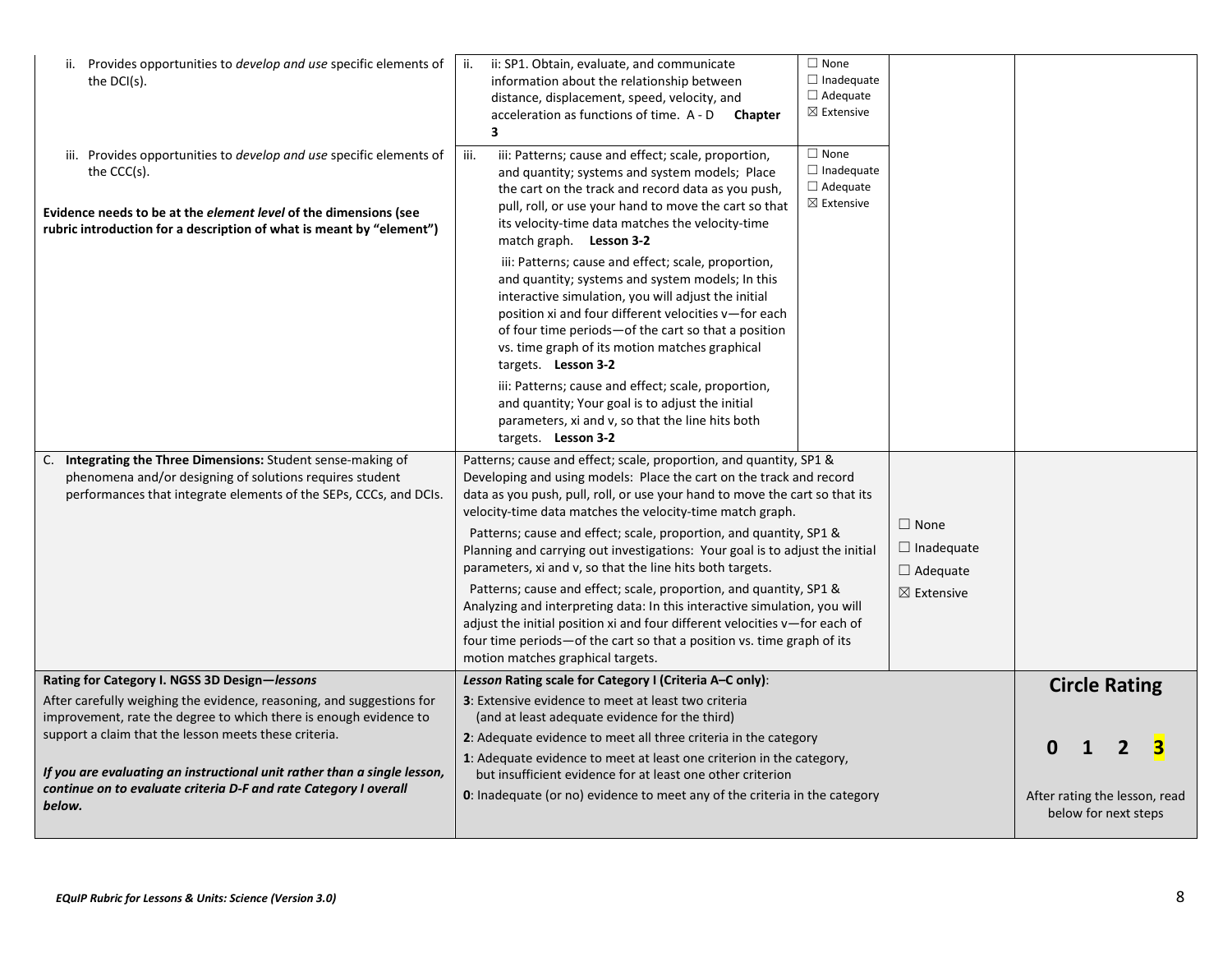### *What's next if the lesson rating is less than a 2?*

*If the rubric is being used to approve or vet resources and the lesson or unit does not score at least a "2" in Category I: NGSS 3D Designed, the review should stop and feedback should be provided to the lesson developer(s) to guide revisions. If the rubric is being used locally for revising and building lessons, professional judgment should guide whether to continue reviewing the lesson. Categories II and III may be time consuming to evaluate if Category I has not been met and the feedback may not be useful if significant revisions are needed in Category I, but evaluating these criteria in a group may support deeper and more common understanding of the criteria in these categories and more complete feedback to the lesson developer (if they are not in the room) so that Categories II and III are more likely to be met with fewer cycles of revision.*

### *What's next if the lesson rating is a 2 or 3?*

*If you are evaluating a lesson that shows sufficient evidence of quality to warrant a rating of either a 2 or a 3 for Category I, proceed to Category II: NGSS Instructional Supports*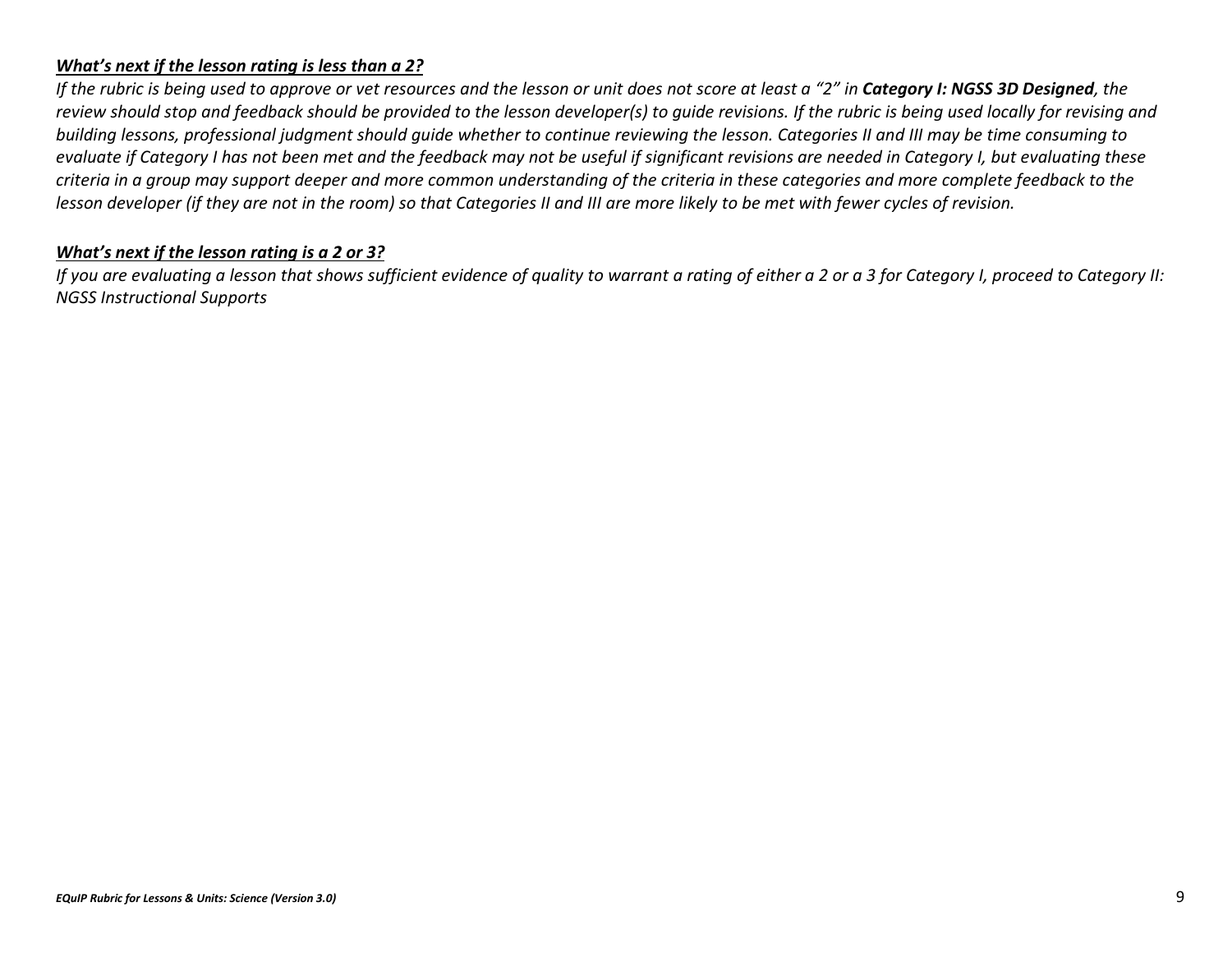## **Category I: NGSS 3D Design (additional criteria** *for units only***):**

*If you are evaluating a lesson, it is not necessary to evaluate criteria D–F. Please enter your rating for a single lesson above (after C).*

| <b>Unit Criteria</b>                                                                                                                                                                                                                                                                                                                                                                                                                                                          | <b>Specific evidence from materials</b>                                                                                                                                                                                                                                                                                                                                                                                                                                                                                                                                                                                                                        | Evidence                                                                        | <b>Suggestions for</b> |
|-------------------------------------------------------------------------------------------------------------------------------------------------------------------------------------------------------------------------------------------------------------------------------------------------------------------------------------------------------------------------------------------------------------------------------------------------------------------------------|----------------------------------------------------------------------------------------------------------------------------------------------------------------------------------------------------------------------------------------------------------------------------------------------------------------------------------------------------------------------------------------------------------------------------------------------------------------------------------------------------------------------------------------------------------------------------------------------------------------------------------------------------------------|---------------------------------------------------------------------------------|------------------------|
| A unit or longer lesson designed for the NGSS will also<br>include clear and compelling evidence of the following:                                                                                                                                                                                                                                                                                                                                                            | and reviewers' reasoning                                                                                                                                                                                                                                                                                                                                                                                                                                                                                                                                                                                                                                       | of Quality?                                                                     | improvement            |
| D. Unit Coherence: Lessons fit together to target a set of<br>performance expectations.<br>Each lesson builds on prior lessons by addressing<br>questions raised in those lessons, cultivating new<br>questions that build on what students figured out, or<br>cultivating new questions from related phenomena,<br>problems, and prior student experiences.<br>ii. The lessons help students develop toward<br>proficiency in a targeted set of performance<br>expectations. | Position builds to displacement builds to speed builds to velocity build to<br>applications of velocity across multiple disciplines. Chapter 3<br>Major topics are broken in to smaller lessons to build and support the<br>development of the concepts. Chapter 3                                                                                                                                                                                                                                                                                                                                                                                             | $\Box$ None<br>$\Box$ Inadequate<br>$\Box$ Adequate<br>$\boxtimes$ Extensive    |                        |
| Multiple Science Domains: When appropriate, links are<br>Ε.<br>made across the science domains of life science, physical<br>science and Earth and space science.<br>i. Disciplinary core ideas from different disciplines are<br>used together to explain phenomena.<br>ii. The usefulness of crosscutting concepts to make<br>sense of phenomena or design solutions to problems<br>across science domains is highlighted.                                                   | i: in this unit, connections to earth and life science are not appropriate to<br>the topic. Chapter 3<br>ii: models are used across the Lesson to build the content. Graphical<br>patterns are utilized to help develop deeper understanding. Lesson 3-<br>1thru 3-3<br>ii: scale, proportions and quantity are used to help define and relate to<br>distances and motion over distance. Lesson 3-1thru 3-3<br>ii: Scale, proportions and quantity are used to quantify speed and velocity<br>as applied to various disciplines. Lesson 3-1thru 3-3                                                                                                            | $\square$ None<br>$\Box$ Inadequate<br>$\Box$ Adequate<br>$\boxtimes$ Extensive |                        |
| Math and ELA: Provides grade-appropriate connection(s)<br>E.<br>to the Common Core State Standards in Mathematics<br>and/or English Language Arts & Literacy in History/Social<br>Studies, Science and Technical Subjects.                                                                                                                                                                                                                                                    | <b>Mathematics:</b><br>i: Reinforces Quantities N.Q: MGSE9-12.N.Q.1, MGSE9-12.N.Q.2, MGSE9-<br>12.N.Q.3 Lesson 3-1thru 3-3<br>i: Reinforces Vector and Matrix Quantities N.VM: MGSE9-12.N.VM.1,<br>MGSE9-12.N.VM.3<br>Lesson 3-1thru 3-3<br>i: Reinforces Seeing Structure in Expressions A.SSE: MGSE9-12.A.SSE.1,<br>MGSE9-12.A.SSE.3, Lesson 3-1thru 3-3<br>i: Reinforces Creating Equations A.CED: MGSE9-12.A.CED.1, MGSE9-<br>12.A.CED.2, MGSE9-12.A.CED.4 Lesson 3-1thru 3-3<br>i: Reinforces Reasoning with Equations and Inequalities A.REI: MGSE9-<br>12.A.REI.1, MGSE9-12.A.REI.2, MGSE9-12.A.REI.10, MGSE9-12.A.REI.12<br>Lesson 3-1thru 3-3<br>ELA: | $\Box$ None<br>$\Box$ Inadequate<br>$\Box$ Adequate<br>$\boxtimes$ Extensive    |                        |
|                                                                                                                                                                                                                                                                                                                                                                                                                                                                               | Supports Reading Literacy RL: ELAGSE9-10RL1, Lesson 3-1thru 3-3                                                                                                                                                                                                                                                                                                                                                                                                                                                                                                                                                                                                |                                                                                 |                        |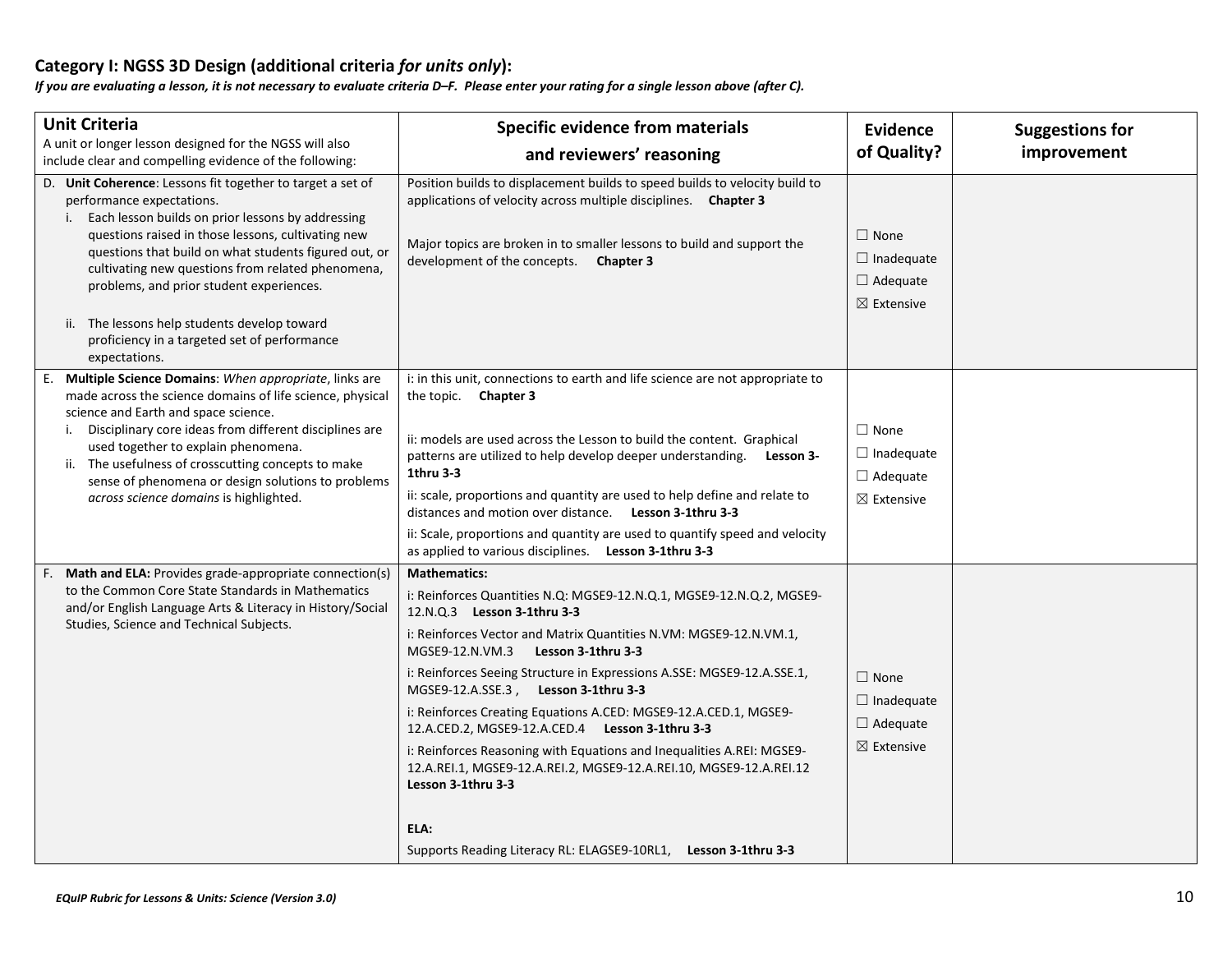| Lesson 3-1thru 3-3<br>Supports Writing W: ELAGSE9-10W6, ELAGSE9-10W7, ELAGSE9-10W9,<br>Lesson 3-1thru 3-3<br>Supports Speaking and Listening SL: ELAGSE9-10SL1, ELAGSE9-10SL4,<br>ELAGSE9-10SL5, Lesson 3-1thru 3-3<br>Supports Language L: ELAGSE9-10L3 Lesson 3-1thru 3-3<br>Strategies for Language support (L): |                                                                                                                                                                                                                                                                                                                                   |
|---------------------------------------------------------------------------------------------------------------------------------------------------------------------------------------------------------------------------------------------------------------------------------------------------------------------|-----------------------------------------------------------------------------------------------------------------------------------------------------------------------------------------------------------------------------------------------------------------------------------------------------------------------------------|
| *Students speak using grade-level content vocabulary in context to<br>internalize new English words. Lesson 3-2                                                                                                                                                                                                     |                                                                                                                                                                                                                                                                                                                                   |
| language proficiency. Lesson 3-2                                                                                                                                                                                                                                                                                    |                                                                                                                                                                                                                                                                                                                                   |
| *Students read linguistically supported text by relating the text in the book<br>to the identical graphics and the stories told by fellow classmates. Lesson<br>$3 - 2$                                                                                                                                             |                                                                                                                                                                                                                                                                                                                                   |
| *Students are asked to speak specifically about how positive and negative<br>velocities appear on the velocity vs. time graph. Lesson 3-2                                                                                                                                                                           |                                                                                                                                                                                                                                                                                                                                   |
| *Students develop basic sight vocabulary: slope, velocity, velocity vs. time<br>using clear graphical representations. Lesson 3-2                                                                                                                                                                                   |                                                                                                                                                                                                                                                                                                                                   |
| *Students are asked to describe speeds they have experienced in the<br>context of comparing to speeds in physics Units of m/s.                                                                                                                                                                                      |                                                                                                                                                                                                                                                                                                                                   |
| Unit Rating Scale for Category I (Criteria A-F):                                                                                                                                                                                                                                                                    | <b>Circle Rating</b>                                                                                                                                                                                                                                                                                                              |
| evidence for criteria A-C<br>2: At least some evidence for all unit criteria in Category I (A-F);<br>adequate evidence for criteria A-C<br>one criterion A-C<br>0: Inadequate (or no) evidence to meet any criteria in Category I (A-F)                                                                             | $\mathbf{0}$<br>$\mathbf{2}$                                                                                                                                                                                                                                                                                                      |
|                                                                                                                                                                                                                                                                                                                     | ELAGSE9-10RI3, ELAGSE9-10RI4, ELAGSE9-10RI5, ELAGSE9-10RI10<br>*Speak using grade-level content vocabulary in context to build academic<br>3: At least adequate evidence for all of the unit criteria in the category; extensive<br>1: Adequate evidence for some criteria in Category I, but inadequate/no evidence for at least |

*If the rubric is being used to approve or vet resources and the unit does not score at least a "2" overall in Category I: NGSS 3D Design, the review should stop here and feedback should be provided to the unit developer(s) to guide revisions. If the rubric is being used locally for revising and building units, professional judgment should be used on whether or not to continue reviewing the unit. For example, a unit that is weak in one aspect of criterion A, but that the reviewers think is easy to fix, might warrant continued review to provide more complete feedback to the unit developer(s).*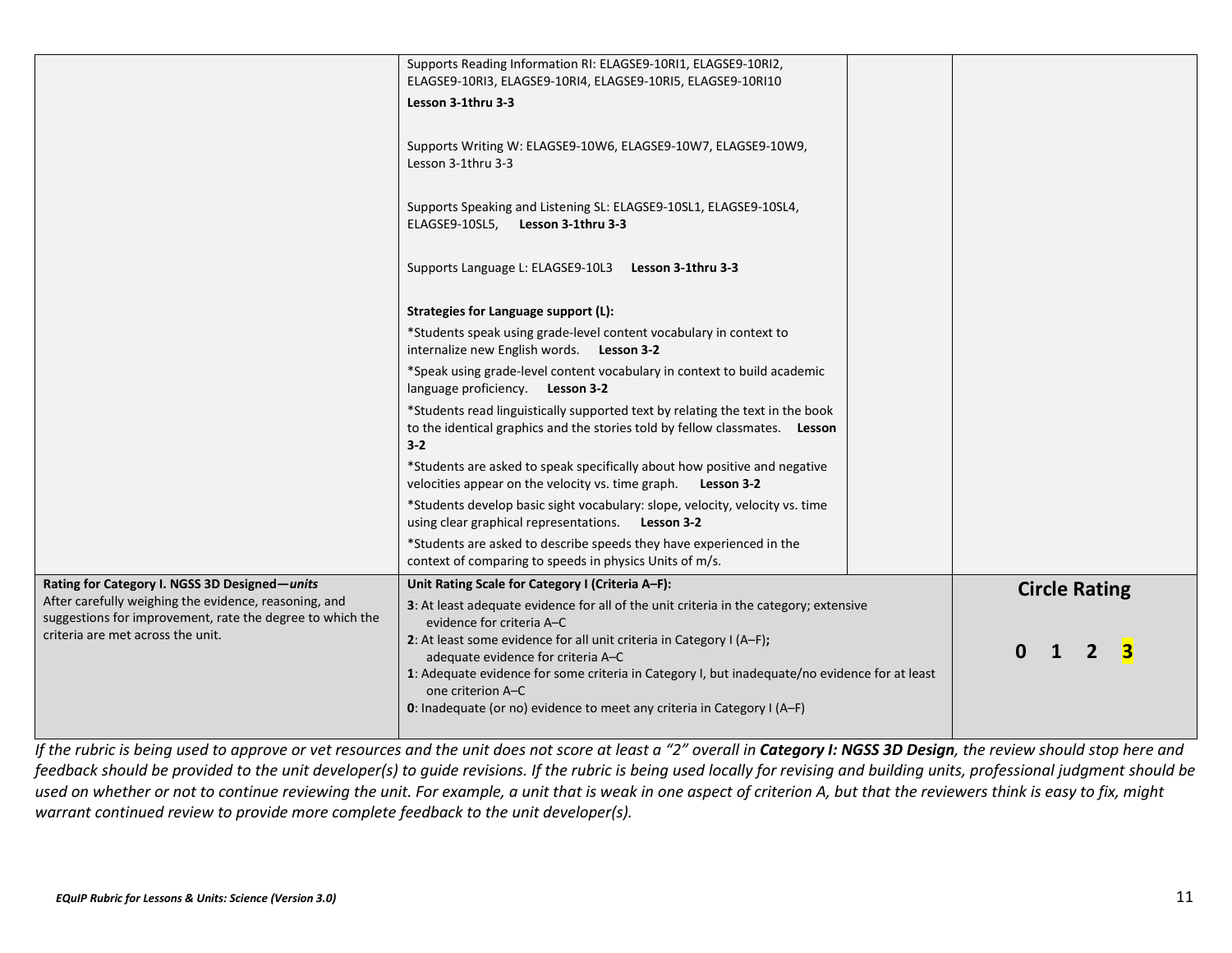Category II: NGSS Instructional Supports (lessons and units): The lesson/unit supports three-dimensional teaching and learning for ALL students by placing the lesson in a *sequence of learning for all three dimensions and providing support for teachers to engage all students.*

| Lesson and Unit Criteria                                                                                                                                                                                                                                                                                                                                                             | Specific evidence from materials and reviewers'                                                                                                                                                                                                                                                                                                               | <b>Evidence</b>                          | <b>Suggestions for</b> |
|--------------------------------------------------------------------------------------------------------------------------------------------------------------------------------------------------------------------------------------------------------------------------------------------------------------------------------------------------------------------------------------|---------------------------------------------------------------------------------------------------------------------------------------------------------------------------------------------------------------------------------------------------------------------------------------------------------------------------------------------------------------|------------------------------------------|------------------------|
| Lessons and units designed for the NGSS include clear and<br>compelling evidence of the following:                                                                                                                                                                                                                                                                                   | reasoning                                                                                                                                                                                                                                                                                                                                                     | of Quality?                              | improvement            |
| A. Relevance and Authenticity: Engages students in authentic<br>and meaningful scenarios that reflect the practice of science<br>and engineering as experienced in the real world.<br>Students experience phenomena or design problems as<br>directly as possible (firsthand or through media<br>representations).<br>ii. Includes suggestions for how to connect instruction to the | i: Chapter 3 uses graphs, Animations and simulations to present<br>phenomena and design problems for investigation. Chapter 3<br>i: For example: In this interactive element, you create a series of<br>individual displacements and then run the simulation to create the<br>total displacement. This simulation is entirely in one dimension.<br>Lesson 3-1 |                                          |                        |
| students' home, neighborhood, community and/or culture<br>as appropriate.<br>iii. Provides opportunities for students to connect their<br>explanation of a phenomenon and/or their design solution<br>to a problem to questions from their own experience.                                                                                                                           | ii: Students speak using grade-level content vocabulary in context to<br>internalize new English words. Students are asked to describe speeds<br>they have experienced in the context of comparing to speeds in<br>physics Units of m/s. Lesson 3-2                                                                                                           |                                          |                        |
|                                                                                                                                                                                                                                                                                                                                                                                      | ii: Physics uses specific meanings for words that may be used<br>differently in conversation. You may be familiar with the following<br>physics terms through things you learned before or from your own,<br>everyday experiences. Below are different ways of describing each<br>term in everyday usage. Lesson 3-2                                          |                                          |                        |
|                                                                                                                                                                                                                                                                                                                                                                                      | ii: Within the next decade self-driving cars could make the leap from<br>science fiction to dealer showrooms to people's driveways. How does<br>a self-driving vehicle represent movements?<br>Lesson 3-1                                                                                                                                                     | $\Box$ None<br>$\Box$ Inadequate         |                        |
|                                                                                                                                                                                                                                                                                                                                                                                      | ii: Using maps to recognize location, distance and displacement<br>Lesson 3-1                                                                                                                                                                                                                                                                                 | $\Box$ Adequate<br>$\boxtimes$ Extensive |                        |
|                                                                                                                                                                                                                                                                                                                                                                                      | iii: Unit Review: A student is biking to school. She travels 0.7 km north,<br>then realizes something has fallen out of her bag.                                                                                                                                                                                                                              |                                          |                        |
|                                                                                                                                                                                                                                                                                                                                                                                      | iii: Nearly everyone has heard of relativity, but not many people know<br>what it means. There are two different forms of relativity, both<br>proposed by Albert Einstein. Lesson 3-3                                                                                                                                                                         |                                          |                        |
|                                                                                                                                                                                                                                                                                                                                                                                      | iii: For example, suppose a car is traveling 30 miles per hour. How long<br>does it take the car to cross an intersection that is 18 meters across?<br>Lesson 3-3                                                                                                                                                                                             |                                          |                        |
|                                                                                                                                                                                                                                                                                                                                                                                      | iii: The two bicycles are 500 m apart at the start, which is $t = 0$ . To use<br>this information, we need to relate it to the distance variables we<br>Lesson 3-3<br>defined.                                                                                                                                                                                |                                          |                        |
|                                                                                                                                                                                                                                                                                                                                                                                      | iii: Use the word position in a sentence describing an experience you<br>had. You must use the word so that its meaning is similar to what<br>position means in physics.<br>Lesson 3-2                                                                                                                                                                        |                                          |                        |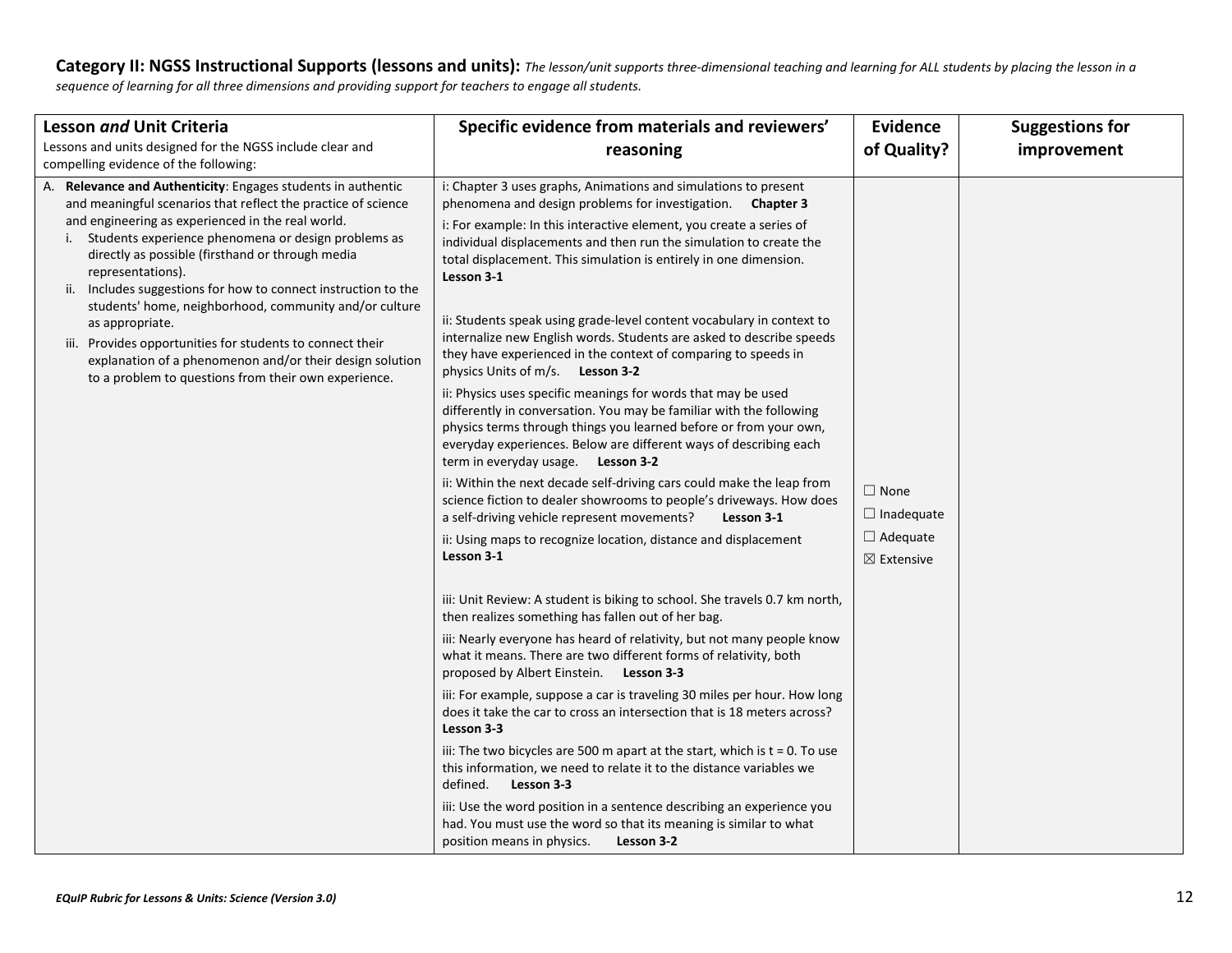|                                                                                                                                                                                                                                                                                                                                    | iii: Next time you are in a car, watch the speedometer and think about<br>what it tells you. Is the reading on the speedometer different if you<br>turn around and drive in the opposite direction at the same speed?<br>Lesson 3-2<br>iii: A student starts at the origin and ends up at a position 500 m north<br>of the origin. She knows she walked 250 m straight west, but then she<br>was blindfolded and led to the final position. Lesson 3-1<br>iii: Where are you? Where are you going? How fast? These are<br>questions that are addressed quantitatively in physics using position,<br>coordinates, displacement, speed, and velocity. Chapter 3 overview                                                                                                                                                                                                                                                                                                                                                                                                                                                                                                                                          |                                                                              |                                                                                            |
|------------------------------------------------------------------------------------------------------------------------------------------------------------------------------------------------------------------------------------------------------------------------------------------------------------------------------------|-----------------------------------------------------------------------------------------------------------------------------------------------------------------------------------------------------------------------------------------------------------------------------------------------------------------------------------------------------------------------------------------------------------------------------------------------------------------------------------------------------------------------------------------------------------------------------------------------------------------------------------------------------------------------------------------------------------------------------------------------------------------------------------------------------------------------------------------------------------------------------------------------------------------------------------------------------------------------------------------------------------------------------------------------------------------------------------------------------------------------------------------------------------------------------------------------------------------|------------------------------------------------------------------------------|--------------------------------------------------------------------------------------------|
| B. Student Ideas: Provides opportunities for students to express,<br>clarify, justify, interpret, and represent their ideas and respond<br>to peer and teacher feedback orally and/or in written form as<br>appropriate.                                                                                                           | Students describe and analyze motion in one dimension using<br>equations with the concepts of distance<br>Lesson 3-1<br>Students identify positive and negative velocities on a velocity vs. time<br>Lesson 3-2<br>graph<br>Students graph constant velocity motion as a horizontal line on a<br>velocity vs. time graph. The vertical axis represents velocity, not<br>Lesson 3-2<br>position                                                                                                                                                                                                                                                                                                                                                                                                                                                                                                                                                                                                                                                                                                                                                                                                                  | $\Box$ None<br>$\Box$ Inadequate<br>$\Box$ Adequate<br>$\boxtimes$ Extensive |                                                                                            |
| Building Progressions: Identifies and builds on students' prior<br>learning in all three dimensions, including providing the<br>following support to teachers:<br>Explicitly identifying prior student learning expected for all<br>i.<br>three dimensions<br>Clearly explaining how the prior learning will be built upon.<br>ii. | i: This lesson begins a unit on position and velocity. No specific<br>concepts are required prior to this lesson.<br>Lesson 3-1<br>i: Students should be familiar with the concepts of distance and<br>displacement, and the difference between a scalar and a vector<br>quantity. Lesson 3-2<br>i: This lesson expands on prior teaching related to solving physics<br>problems. Students should be familiar with the four-step problem<br>solving process introduced previously in Chapter 2. Lesson 3-3<br>i: Cross cutting concepts highlighted: The selection of a coordinate<br>system determines the sign of position and velocity vectors in a model<br>of one-dimensional motion. Lesson 3-2<br>i: Cross cutting concepts highlighted: The behavior of physical systems<br>can be modeled using algebraic expressions.<br>Lesson 3-3<br>ii: Lesson slide presentations delineate the development of content<br>based on prior lessons. For example in Lesson 3: The presentation<br>provides guided practice in using the four-step method to solve harder<br>multi-step physics problems. Introduce students to the assumptions<br>that can generally be made when solving physics problems. This may | $\Box$ None<br>$\Box$ Inadequate<br>$\boxtimes$ Adequate<br>$\Box$ Extensive | No discussion on the engineering<br>practices and prior practices<br>necessary for success |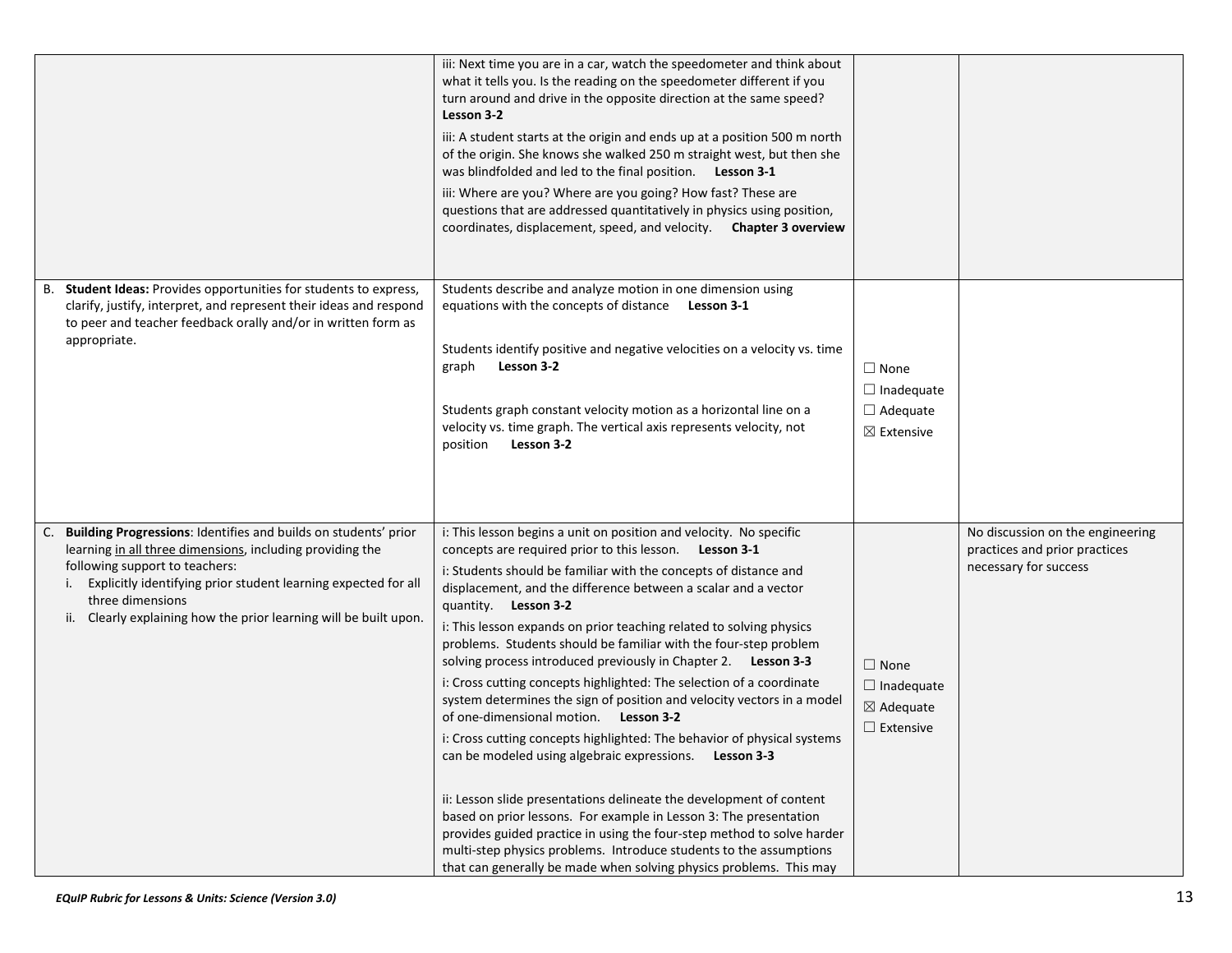|                                                                                                                                                                                                                                                                                                                                                                                                                                                                                                                                                                                                                                                                                                                                                     | be the first time students utilize multiple, independent equations to<br>solve for multiple unknown variables. Students brainstorm with a<br>partner about the proportional relationships that can be used to solve<br>a problem and the strategies that might be useful. As there are<br>multiple variables, it is important to distinguish between the general<br>form of the equations and forms specific to this problem.<br>Lesson 3-3                                                                                                                                                                                                                                                                                                                                                                                                                                                                                                                                                                                                                                                                                                                                                                                                                                                                                                                                                                                            |                                                                              |  |
|-----------------------------------------------------------------------------------------------------------------------------------------------------------------------------------------------------------------------------------------------------------------------------------------------------------------------------------------------------------------------------------------------------------------------------------------------------------------------------------------------------------------------------------------------------------------------------------------------------------------------------------------------------------------------------------------------------------------------------------------------------|----------------------------------------------------------------------------------------------------------------------------------------------------------------------------------------------------------------------------------------------------------------------------------------------------------------------------------------------------------------------------------------------------------------------------------------------------------------------------------------------------------------------------------------------------------------------------------------------------------------------------------------------------------------------------------------------------------------------------------------------------------------------------------------------------------------------------------------------------------------------------------------------------------------------------------------------------------------------------------------------------------------------------------------------------------------------------------------------------------------------------------------------------------------------------------------------------------------------------------------------------------------------------------------------------------------------------------------------------------------------------------------------------------------------------------------|------------------------------------------------------------------------------|--|
| Scientific Accuracy: Uses scientifically accurate and grade-<br>D.<br>appropriate scientific information, phenomena, and<br>representations to support students' three-dimensional<br>learning.                                                                                                                                                                                                                                                                                                                                                                                                                                                                                                                                                     | Facts and vocabular have been checked. All resources are relevant<br>and current <b>Chapter 3</b>                                                                                                                                                                                                                                                                                                                                                                                                                                                                                                                                                                                                                                                                                                                                                                                                                                                                                                                                                                                                                                                                                                                                                                                                                                                                                                                                      | $\Box$ None<br>$\Box$ Inadequate<br>$\Box$ Adequate<br>$\boxtimes$ Extensive |  |
| Differentiated Instruction: Provides guidance for teachers to<br>support differentiated instruction by including:<br>i. Appropriate reading, writing, listening, and/or speaking<br>alternatives (e.g., translations, picture support, graphic<br>organizers, etc.) for students who are English language<br>learners, have special needs, or read well below the grade<br>level.<br>Extra support (e.g., phenomena, representations, tasks) for<br>ii.<br>students who are struggling to meet the targeted<br>expectations.<br>iii. Extensions for students with high interest or who have<br>already met the performance expectations to develop<br>deeper understanding of the practices, disciplinary core<br>ideas, and crosscutting concepts. | i: Learn new language structures used routinely in written classroom<br>materials. In the context of physics, mathematics is a language of<br>describing quantitative relationships. Much research shows that the<br>language-based approach is an effective way to both learn and teach<br>math. Throughout this course we ask students to translate back and<br>forth between the language of symbols and English sentences with the<br>same meaning. For those students who are not native English<br>speakers, the language of math is the same in all languages. If they<br>understand the meaning of an equation, its translation into English is a<br>strong learning modality.<br><b>Chapter 3</b><br>i: Students speak using grade-level content vocabulary in context to<br>internalize new English words. Students are asked to describe speeds<br>they have experienced in the context of comparing to speeds in<br>physics Units of m/s. Lesson 3-2<br>i: Students must act out and describe combinations of positive and<br>negative position and positive and negative velocity. Lesson 3-2<br>i: Students read linguistically supported text by relating the text in the<br>book to the identical graphics and the stories told by fellow<br>Lesson 3-2<br>classmates.<br>i: Students are asked to speak and describe the representation of a<br>place in space at a point in time on the position vs. time graph. The | $\Box$ None<br>$\Box$ Inadequate<br>$\Box$ Adequate<br>$\boxtimes$ Extensive |  |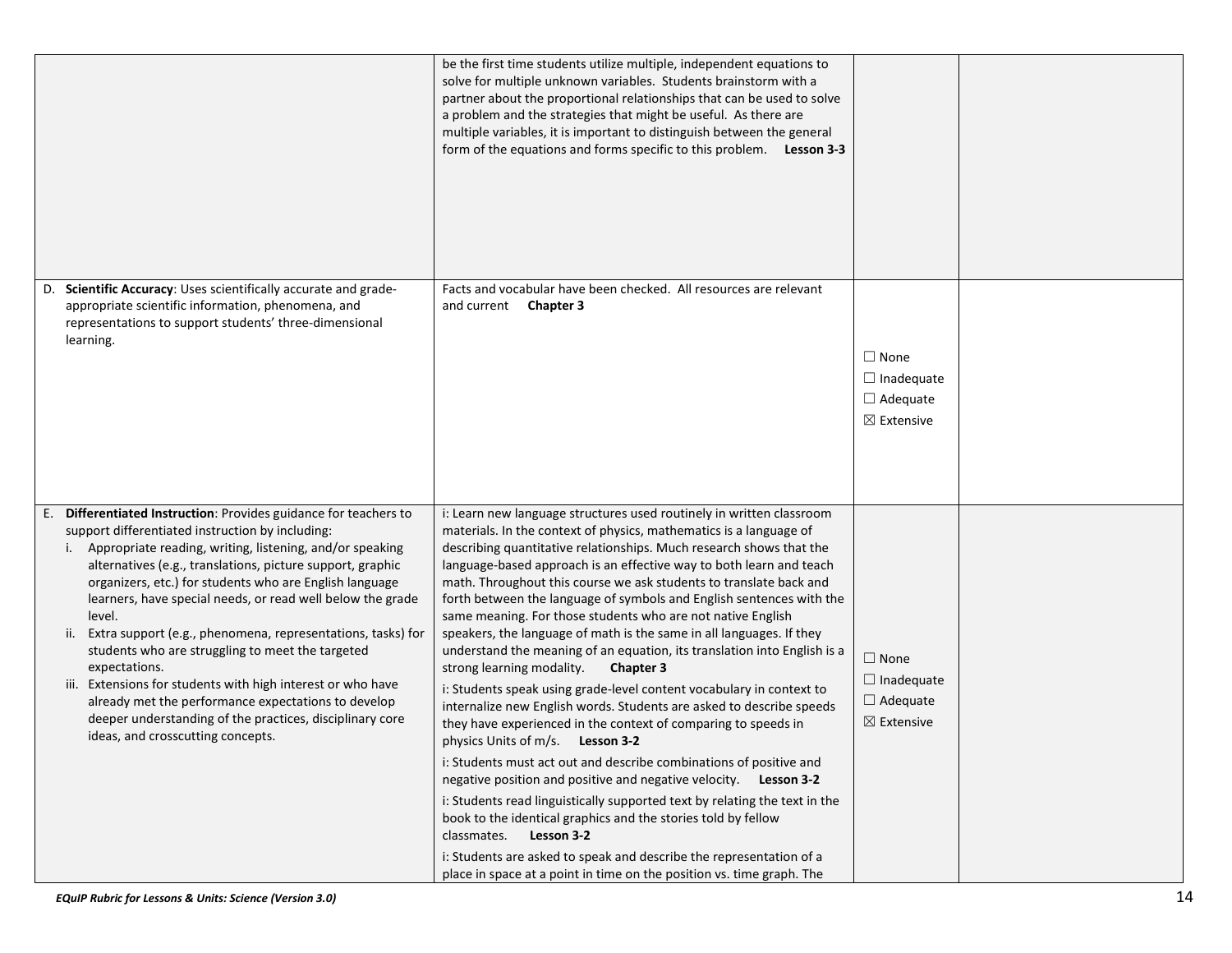|                                                                                                                                                                                              | lesson moves on and students are asked to speak about how<br>movement forward and backward appear on this graph.<br>Lesson 3-2                                                                                                                                    |                      |
|----------------------------------------------------------------------------------------------------------------------------------------------------------------------------------------------|-------------------------------------------------------------------------------------------------------------------------------------------------------------------------------------------------------------------------------------------------------------------|----------------------|
|                                                                                                                                                                                              | i: Students develop basic sight vocabulary: slope, velocity, velocity vs.<br>time using clear graphical representations. Lesson 3-2                                                                                                                               |                      |
|                                                                                                                                                                                              | i: In this interactive simulation, you will adjust the initial position xi<br>and four different velocities v-for each of four time periods-of the<br>cart so that a position vs. time graph of its motion matches graphical<br>targets. Chapter 3 Investigation  |                      |
|                                                                                                                                                                                              | i: Vocabulary words Lessons 3-1 thru 3-3                                                                                                                                                                                                                          |                      |
|                                                                                                                                                                                              | i: Text is provided as verbal - auditory - reading when prompted via<br>the reading icon Lessons 3-1 thru 3-3                                                                                                                                                     |                      |
|                                                                                                                                                                                              | ii: interactive equations<br>Lessons 3-1 thru 3-3                                                                                                                                                                                                                 |                      |
|                                                                                                                                                                                              | ii: Assistance: Sample problems<br>Lesson 3-2, 3-3                                                                                                                                                                                                                |                      |
|                                                                                                                                                                                              | ii: In this interactive simulation, you will adjust the initial position xi<br>and four different velocities v-for each of four time periods-of the<br>cart so that a position vs. time graph of its motion matches graphical<br>targets. Chapter 3 Investigation |                      |
|                                                                                                                                                                                              | iii: Extension: Slope in math and physics<br>Lesson 3-2                                                                                                                                                                                                           |                      |
|                                                                                                                                                                                              | iii: Extension: speedometers and Odometers<br>Lesson 3-2                                                                                                                                                                                                          |                      |
|                                                                                                                                                                                              | iii: Extension: Varying the instantaneous velocity<br>Lesson 3-2                                                                                                                                                                                                  |                      |
|                                                                                                                                                                                              | iii: Einstein and his Experiments<br>Lesson 3-3                                                                                                                                                                                                                   |                      |
| Rating for Category II: Instructional Supports-lessons<br>After carefully weighing the evidence, reasoning, and suggestions<br>for improvement, rate the degree to which the lesson met this | Lesson Rating scale for Category II (Criteria A-E only):<br>3: At least adequate evidence for all criteria in the category; extensive evidence for at<br>least one criterion                                                                                      | <b>Circle Rating</b> |
| category.                                                                                                                                                                                    | 2: Some evidence for all criteria in the category and adequate evidence for at least four<br>criteria, including A                                                                                                                                                |                      |
| If you are evaluating an instructional unit rather than a single                                                                                                                             | 1: Adequate evidence of quality for at least two criteria in the category                                                                                                                                                                                         |                      |
| lesson, continue on to evaluate criteria F-G and rate Category II<br>overall below.                                                                                                          | <b>0</b> : Adequate evidence of quality for no more than one criterion in the category                                                                                                                                                                            |                      |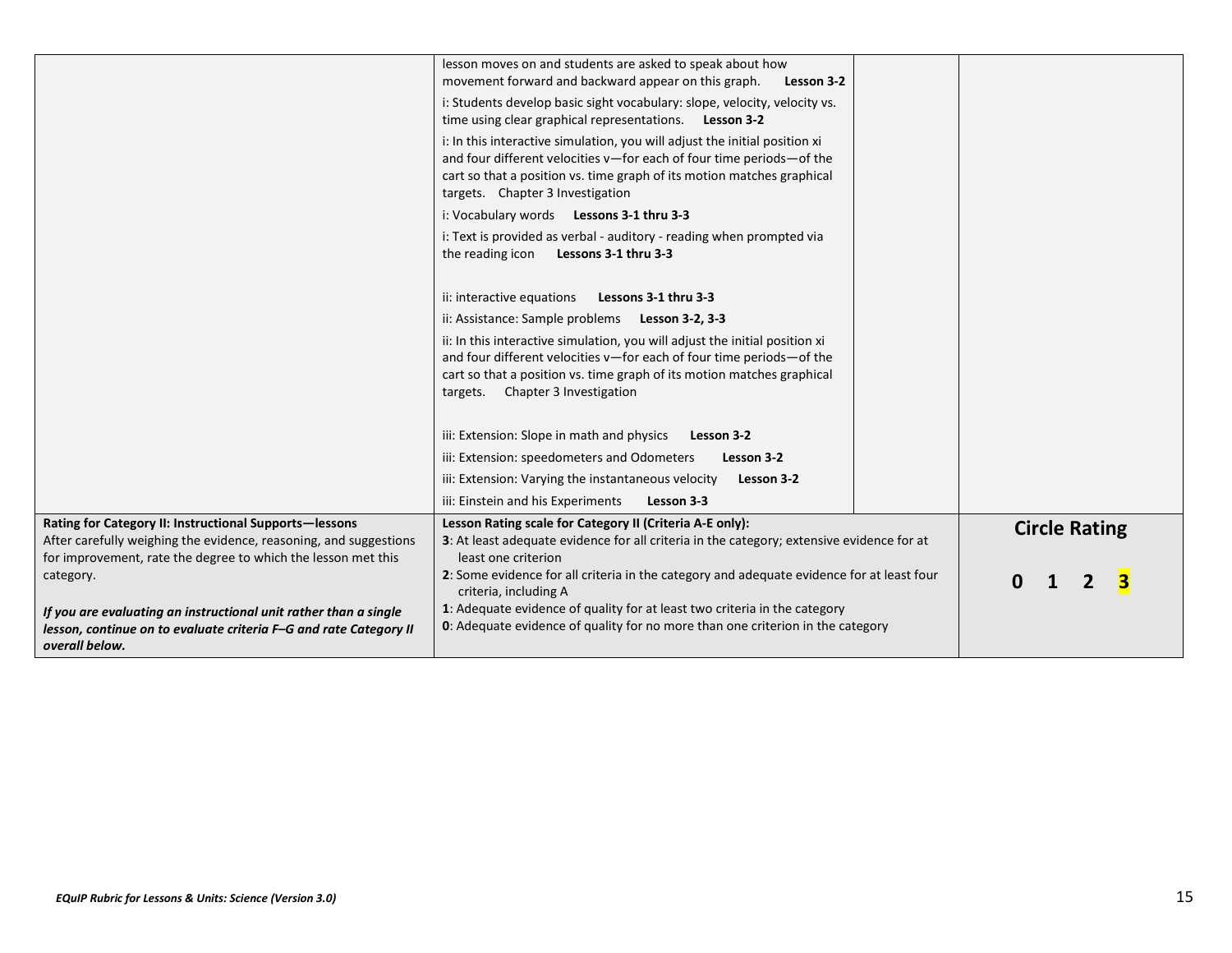### **Category II: NGSS Instructional Supports (additional criteria** *for units only***)**

*If you are evaluating a lesson, it is not necessary to evaluate criteria F–G. Please enter your rating for a lesson above (after E).*

| <b>Unit Criteria</b><br>A unit or longer lesson designed for the NGSS will also include<br>clear and compelling evidence of the following:                                                                                                                                                                                                                                                                                                                                                                                                   | Specific evidence from materials and reviewers'<br>reasoning                                                                                                                                                                                                                                                                                                                                                                                                                                                                                                                                                                                                                                                                                                                                                                                                                                                                                                                                                                                                                                                                                                                                                                                              | <b>Evidence</b><br>of Quality?                                               | <b>Suggestions for</b><br>improvement                                                                                                                                                                                                                                                                                                                                                                                  |
|----------------------------------------------------------------------------------------------------------------------------------------------------------------------------------------------------------------------------------------------------------------------------------------------------------------------------------------------------------------------------------------------------------------------------------------------------------------------------------------------------------------------------------------------|-----------------------------------------------------------------------------------------------------------------------------------------------------------------------------------------------------------------------------------------------------------------------------------------------------------------------------------------------------------------------------------------------------------------------------------------------------------------------------------------------------------------------------------------------------------------------------------------------------------------------------------------------------------------------------------------------------------------------------------------------------------------------------------------------------------------------------------------------------------------------------------------------------------------------------------------------------------------------------------------------------------------------------------------------------------------------------------------------------------------------------------------------------------------------------------------------------------------------------------------------------------|------------------------------------------------------------------------------|------------------------------------------------------------------------------------------------------------------------------------------------------------------------------------------------------------------------------------------------------------------------------------------------------------------------------------------------------------------------------------------------------------------------|
| F. Teacher Support for Unit Coherence: Supports teachers in<br>facilitating coherent student learning experiences over time by:<br>Providing strategies for linking student engagement across<br>lessons (e.g. cultivating new student questions at the end<br>of a lesson in a way that leads to future lessons, helping<br>students connect related problems and phenomena across<br>lessons, etc.).<br>Providing strategies for ensuring student sense-making<br>and/or problem-solving is linked to learning in all three<br>dimensions. | i: Prior lesson knowledge is emphasized in the lesson plan document.<br>Example: This lesson expands on prior teaching related to solving<br>physics problems. Students should be familiar with the four-step<br>problem solving process introduced previously in Chapter 2.<br>Lesson 3-3<br>i: Strategies to connect content provided: Example: The student is<br>expected to:<br>express and interpret relationships symbolically in accordance with<br>accepted theories to make predictions and solve problems<br>mathematically.<br>Lesson 3-3<br>i: leads to increased level of complexity: Example: Solving harder<br>physics problems assignment<br>Encourage students to complete the assignment sheet independently<br>and then discuss their answers with a partner. Student pairs could<br>volunteer to put solutions on the board.<br>Lesson 3-3<br>ii: interactive simulations allow students to work within the content,<br>recognizing patterns, and applying engineering principles of collecting<br>and recognizing data. For example: In this interactive simulation, you<br>will adjust the initial position xi and velocity v of a cart so that a<br>position vs. time graph of its motion matches graphical targets.<br>Lesson 3-2 | $\Box$ None<br>$\Box$ Inadequate<br>$\boxtimes$ Adequate<br>$\Box$ Extensive | Could use some additional<br>introduction concepts for the next<br>unit and emphasizing the content<br>developed in prior lessons and units<br>The three dimensions are clearly in<br>the lesson and planning tools.<br>However, these strategies should be<br>highlighted in the lesson plan.<br>Teachers should be allowed to<br>recognize the application of three<br>dimensions within the lesson plan<br>document |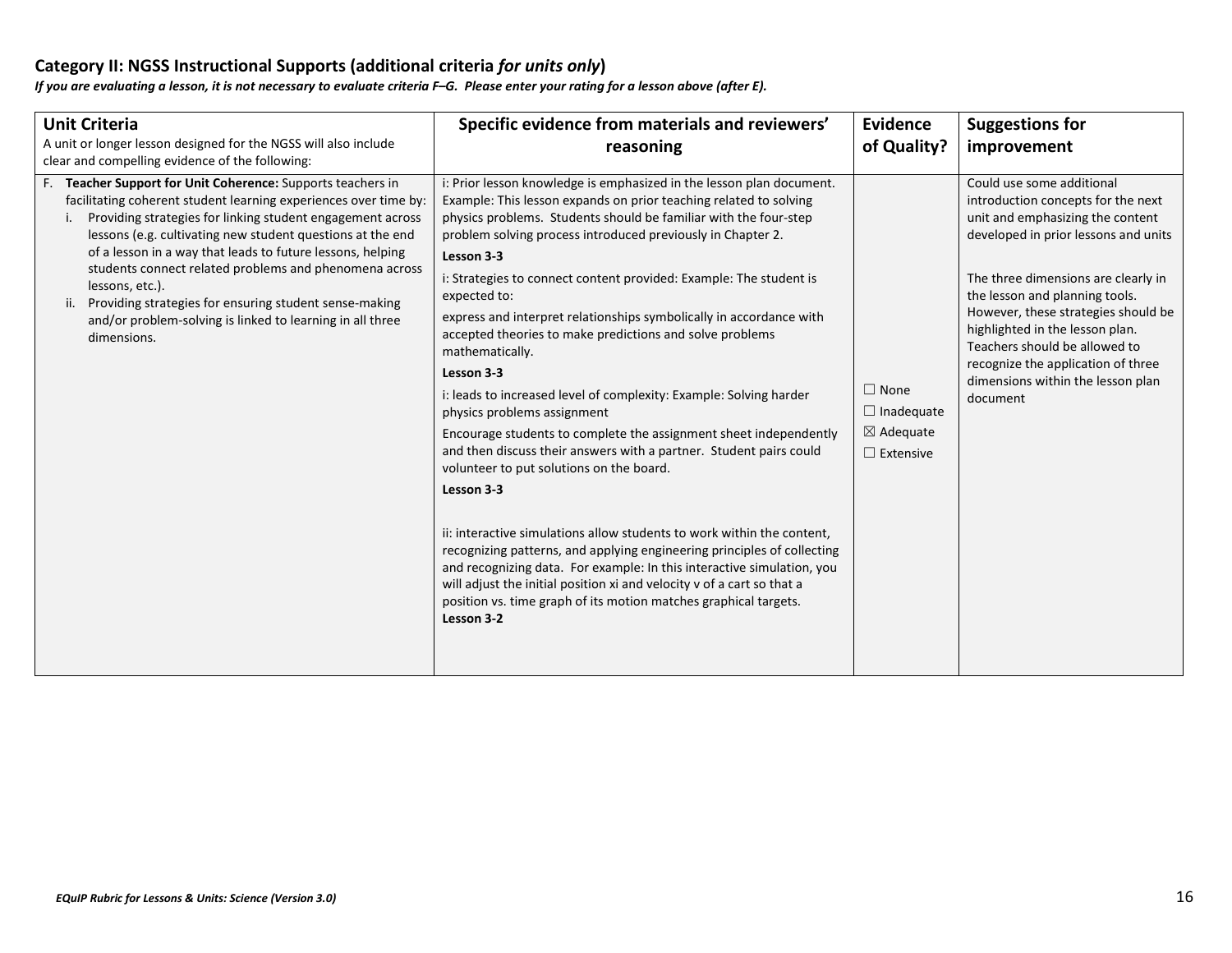| G. Scaffolded differentiation over time: Provides supports to help<br>students engage in the practices as needed and gradually<br>adjusts supports over time so that students are increasingly<br>responsible for making sense of phenomena and/or designing<br>solutions to problems. | Problem complexity develops as the unit progresses. For example,<br>Lesson 1 focusses on recall and comprehension(lower level Bloom's<br>Taxonomy). However, by Lesson 3, students are asked to<br>comprehend, and apply their knowledge to new situations. This is a<br>higher level of Bloom's. Student ability increases from low level<br>Bloom's to Higher level Bloom's within the Unit with additional<br>opportunities to extend learning. | $\Box$ None<br>$\Box$ Inadequate<br>$\boxtimes$ Adequate<br>$\Box$ Extensive | This is not made clear in the lesson<br>plan. The scaffolding is part of the<br>construction of the unit but is not<br>clear in the presentation to<br>students or teachers. This would be<br>a required topic for training. |  |  |  |  |
|----------------------------------------------------------------------------------------------------------------------------------------------------------------------------------------------------------------------------------------------------------------------------------------|----------------------------------------------------------------------------------------------------------------------------------------------------------------------------------------------------------------------------------------------------------------------------------------------------------------------------------------------------------------------------------------------------------------------------------------------------|------------------------------------------------------------------------------|------------------------------------------------------------------------------------------------------------------------------------------------------------------------------------------------------------------------------|--|--|--|--|
| Rating for Category II: NGSS Instructional Supports-units                                                                                                                                                                                                                              | Unit rating scale for Category II (Criteria A-G):                                                                                                                                                                                                                                                                                                                                                                                                  |                                                                              | <b>Circle Rating</b>                                                                                                                                                                                                         |  |  |  |  |
| After carefully weighing the evidence, reasoning, and suggestions<br>for improvement, rate the degree to which the criteria are met                                                                                                                                                    | 3: At least adequate evidence for all criteria in the category; extensive evidence<br>for at least two criteria                                                                                                                                                                                                                                                                                                                                    |                                                                              |                                                                                                                                                                                                                              |  |  |  |  |
| across the unit.                                                                                                                                                                                                                                                                       | 2: Some evidence for all criteria in the category and adequate evidence for at least<br>five criteria, including A                                                                                                                                                                                                                                                                                                                                 |                                                                              |                                                                                                                                                                                                                              |  |  |  |  |
|                                                                                                                                                                                                                                                                                        | 1: Adequate evidence for at least three criteria in the category                                                                                                                                                                                                                                                                                                                                                                                   |                                                                              |                                                                                                                                                                                                                              |  |  |  |  |
|                                                                                                                                                                                                                                                                                        | <b>0</b> : Adequate evidence for no more than two criteria in the category                                                                                                                                                                                                                                                                                                                                                                         |                                                                              |                                                                                                                                                                                                                              |  |  |  |  |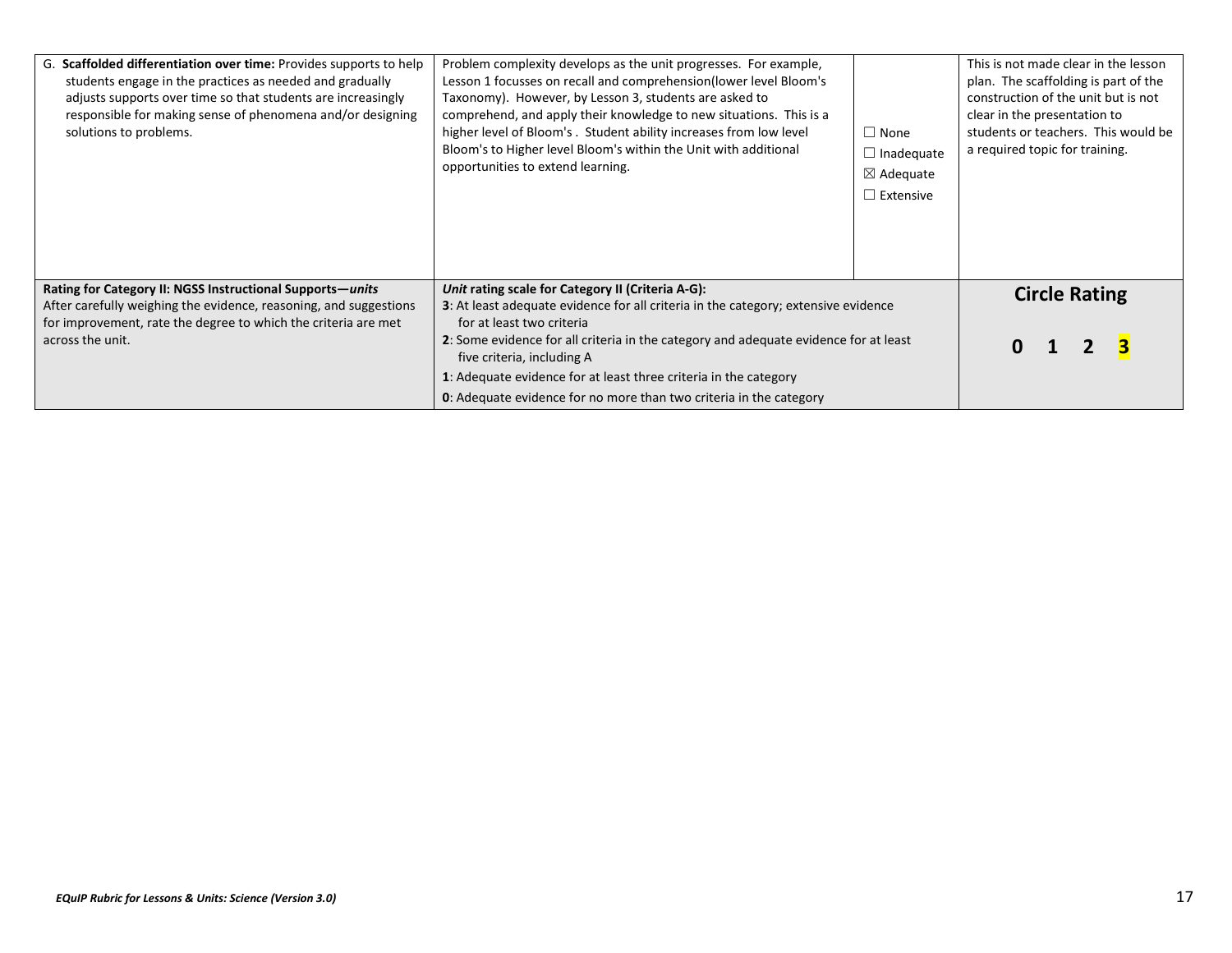**Category III: Monitoring NGSS Student Progress (lessons and units)** *The lesson/unit supports monitoring student progress in all three dimensions of the NGSS as students make sense* 

*of phenomena and/or design solutions to problems.*

| <b>Lesson and Unit Criteria</b><br>Lessons and units designed for the NGSS include clear and compelling<br>evidence of the following:                                                                                                                               | Specific evidence from materials and reviewers'<br>reasoning                                                                                                                                                                                                                                                                                                                                                                                                                                                                                                                                                                                                                                                                                                                                                                                                                                                                                                                                                                                                                                                                                                                                                                                                                                  | <b>Evidence</b><br>of Quality?                                               | <b>Suggestions for</b><br>improvement                                                                                                                                                                  |
|---------------------------------------------------------------------------------------------------------------------------------------------------------------------------------------------------------------------------------------------------------------------|-----------------------------------------------------------------------------------------------------------------------------------------------------------------------------------------------------------------------------------------------------------------------------------------------------------------------------------------------------------------------------------------------------------------------------------------------------------------------------------------------------------------------------------------------------------------------------------------------------------------------------------------------------------------------------------------------------------------------------------------------------------------------------------------------------------------------------------------------------------------------------------------------------------------------------------------------------------------------------------------------------------------------------------------------------------------------------------------------------------------------------------------------------------------------------------------------------------------------------------------------------------------------------------------------|------------------------------------------------------------------------------|--------------------------------------------------------------------------------------------------------------------------------------------------------------------------------------------------------|
| A. Monitoring 3D student performances: Elicits direct, observable<br>evidence of three-dimensional learning; students are using practices<br>with core ideas and crosscutting concepts to make sense of<br>phenomena and/or to design solutions.                    | Students use and demonstrate content using core concepts,<br>engineering principles while recognizing patterns and cross<br>cutting concepts in interactive simulations and unit<br>investigations.<br>For example, Teachers may observer and solicit input while<br>students are involved in:<br>Interactive simulation: What does two dimension mean?<br>Lesson 3-1<br>Interactive simulations allow students to work within the content,<br>recognizing patterns, and applying engineering principles of<br>collecting and recognizing data. For example: In this interactive<br>simulation, you will adjust the initial position xi and velocity v of a<br>cart so that a position vs. time graph of its motion matches<br>graphical targets. Lesson 3-2<br>Investigation 3-B: Graphs and equations are valuable methods for<br>describing the motion of an object. Position versus time and<br>velocity versus time graphs can describe where an object is<br>located, how fast it is going, and which direction it is headed. In<br>this activity you will adjust the motion of a Smart Cart to match<br>the velocity-time graphs below. Lesson 3-2<br>Interactive equation: A one-dimensional (1-D) definition of speed<br>is the ratio of distance traveled to time taken: Lesson 3-2 | $\Box$ None<br>$\Box$ Inadequate<br>$\Box$ Adequate<br>$\boxtimes$ Extensive |                                                                                                                                                                                                        |
| B. Formative: Embeds formative assessment processes throughout that<br>evaluate student learning to inform instruction.                                                                                                                                             | Interactive equations, interactive simulations, Test Your<br>Knowledge in each lesson, Lesson "quiz" opportunities and Unit<br>Problems for conceptual development Chapter 3<br>Student work opportunities provided within each lesson. For<br>example: 2) Student work:<br>"SolvingHarderPhysicsProblemsAssignment.pdf"<br>Lesson 3-3                                                                                                                                                                                                                                                                                                                                                                                                                                                                                                                                                                                                                                                                                                                                                                                                                                                                                                                                                        | $\Box$ None<br>$\Box$ Inadequate<br>$\Box$ Adequate<br>$\boxtimes$ Extensive |                                                                                                                                                                                                        |
| C. Scoring guidance: Includes aligned rubrics and scoring guidelines that<br>provide guidance for interpreting student performance along the three<br>dimensions to support teachers in (a) planning instruction and (b)<br>providing ongoing feedback to students. | Scoring rubrics are seen in *some of the investigations and<br>interactive simulations. *Rubrics are being developed for all<br>lesson plans and all interactive simulations to help inform<br>instruction and planning                                                                                                                                                                                                                                                                                                                                                                                                                                                                                                                                                                                                                                                                                                                                                                                                                                                                                                                                                                                                                                                                       | $\Box$ None<br>$\Box$ Inadequate<br>$\boxtimes$ Adequate<br>$\Box$ Extensive | Currently, sample rubrics are only<br>seen in chapter 3. However,<br>rubrics are being developed for all<br>lesson plans and all interactive<br>simulations to help inform<br>instruction and planning |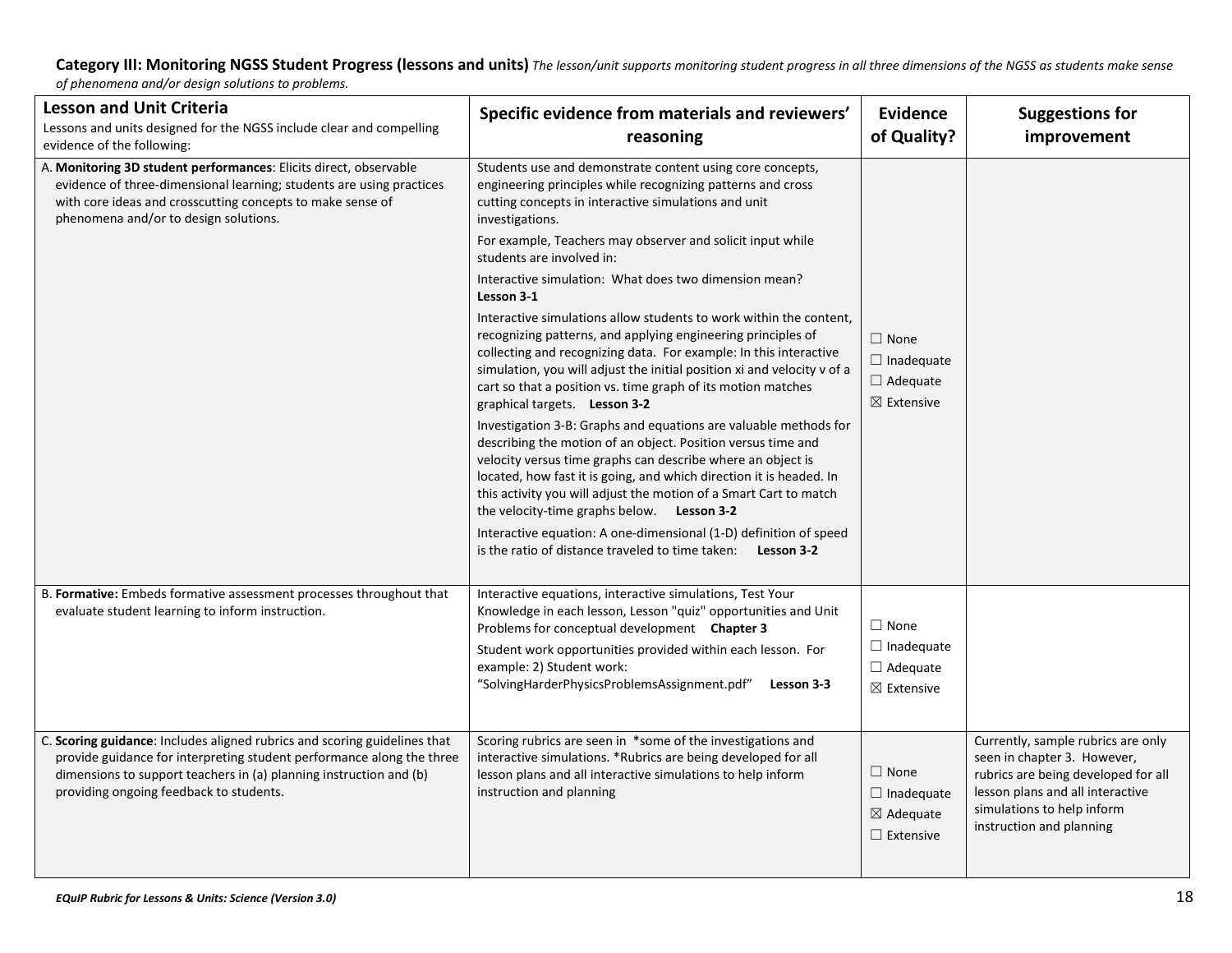| D. Unbiased tasks/items: Assesses student proficiency using methods,<br>vocabulary, representations, and examples that are accessible and<br>unbiased for all students.                                                                                                                               | Interactive equations, interactive simulations, Test Your<br>Knowledge in each lesson, Lesson "quiz" opportunities and Unit<br>Problems for conceptual development<br><b>Chapter 3</b><br>Assessment evidence provided within the teacher lesson plan<br>document. For example: Objective 1 and 2: Two cars are initially<br>separated by 1.0 km and traveling towards each other. One car<br>travels at 20 miles per hour and the second car travels at 20<br>meters per second. (in slide presentation) Answers Provided.<br>Objective 2 and 3: A car travels a total distance of 2.0 kilometers.<br>It travels the first kilometer at a constant speed of 15 m/s. It<br>travels the second kilometer at a constant speed of 25 m/s. What<br>is its average speed? (in slide presentation). Answers provided.<br>Lesson 3-3<br>Student work opportunities provided within each lesson. For<br>example: 2) Student work: | $\Box$ None<br>$\Box$ Inadequate<br>$\Box$ Adequate<br>$\boxtimes$ Extensive |                      |
|-------------------------------------------------------------------------------------------------------------------------------------------------------------------------------------------------------------------------------------------------------------------------------------------------------|---------------------------------------------------------------------------------------------------------------------------------------------------------------------------------------------------------------------------------------------------------------------------------------------------------------------------------------------------------------------------------------------------------------------------------------------------------------------------------------------------------------------------------------------------------------------------------------------------------------------------------------------------------------------------------------------------------------------------------------------------------------------------------------------------------------------------------------------------------------------------------------------------------------------------|------------------------------------------------------------------------------|----------------------|
| Rating for Category III. Monitoring NGSS Student Progress-lessons                                                                                                                                                                                                                                     | "SolvingHarderPhysicsProblemsAssignment.pdf"<br>Lesson 3-3<br>Lesson Rating scale for Category III (Criteria A-D only):                                                                                                                                                                                                                                                                                                                                                                                                                                                                                                                                                                                                                                                                                                                                                                                                   |                                                                              |                      |
| After carefully weighing the evidence, reasoning, and suggestions for<br>improvement, rate the degree to which the lesson met this category.<br>If you are evaluating an instructional unit rather than a single lesson,<br>continue on to evaluate criteria E-F and rate Category III overall below. | 3: At least adequate evidence for all criteria in the category; extensive evidence<br>for at least one criterion<br>2: Some evidence for all criteria in the category and adequate evidence for at least<br>three criteria, including A<br>1: Adequate evidence for at least two criteria in the category<br>0: Adequate evidence for no more than one criterion in the category                                                                                                                                                                                                                                                                                                                                                                                                                                                                                                                                          |                                                                              | <b>Circle Rating</b> |

**Category III: Monitoring NGSS Student Progress (additional criteria** *for units only***)** *If you are evaluating a lesson, it is not necessary to evaluate criteria E–F. Please enter your rating for a lesson above (after D).*

| <b>Unit Criteria</b><br>A unit or longer lesson designed for the NGSS will also include clear and<br>compelling evidence of the following:  | Specific evidence from materials and reviewers'<br>reasoning                                                                                                                                                                                                                                                                                                                                                                                                                                                                                              | Evidence<br>of Quality?                                                      | Suggestions for<br>improvement |
|---------------------------------------------------------------------------------------------------------------------------------------------|-----------------------------------------------------------------------------------------------------------------------------------------------------------------------------------------------------------------------------------------------------------------------------------------------------------------------------------------------------------------------------------------------------------------------------------------------------------------------------------------------------------------------------------------------------------|------------------------------------------------------------------------------|--------------------------------|
| E. Coherent Assessment system: Includes pre-, formative, summative,<br>and self-assessment measures that assess three-dimensional learning. | Pre-assessment<br>Each Lesson has a powerpoint presentation that provides initial<br>pre-assessment. For example in Lesson 3-2, the following<br>questions are asked at the start of the lesson: Chapter 3<br>1. Where is the speed zero? Lesson 3-3 PPT Presentation<br>2. Where do the two graphs NOT match? Lesson 3-3 PPT<br><b>Presentation</b><br>3. Where is the motion forward and where is it backward?<br><b>Lesson 3-3 PPT Presentation</b><br>4. Between 1 and 2 seconds, how much distance is covered?<br><b>Lesson 3-3 PPT Presentation</b> | $\Box$ None<br>$\Box$ Inadequate<br>$\Box$ Adequate<br>$\boxtimes$ Extensive |                                |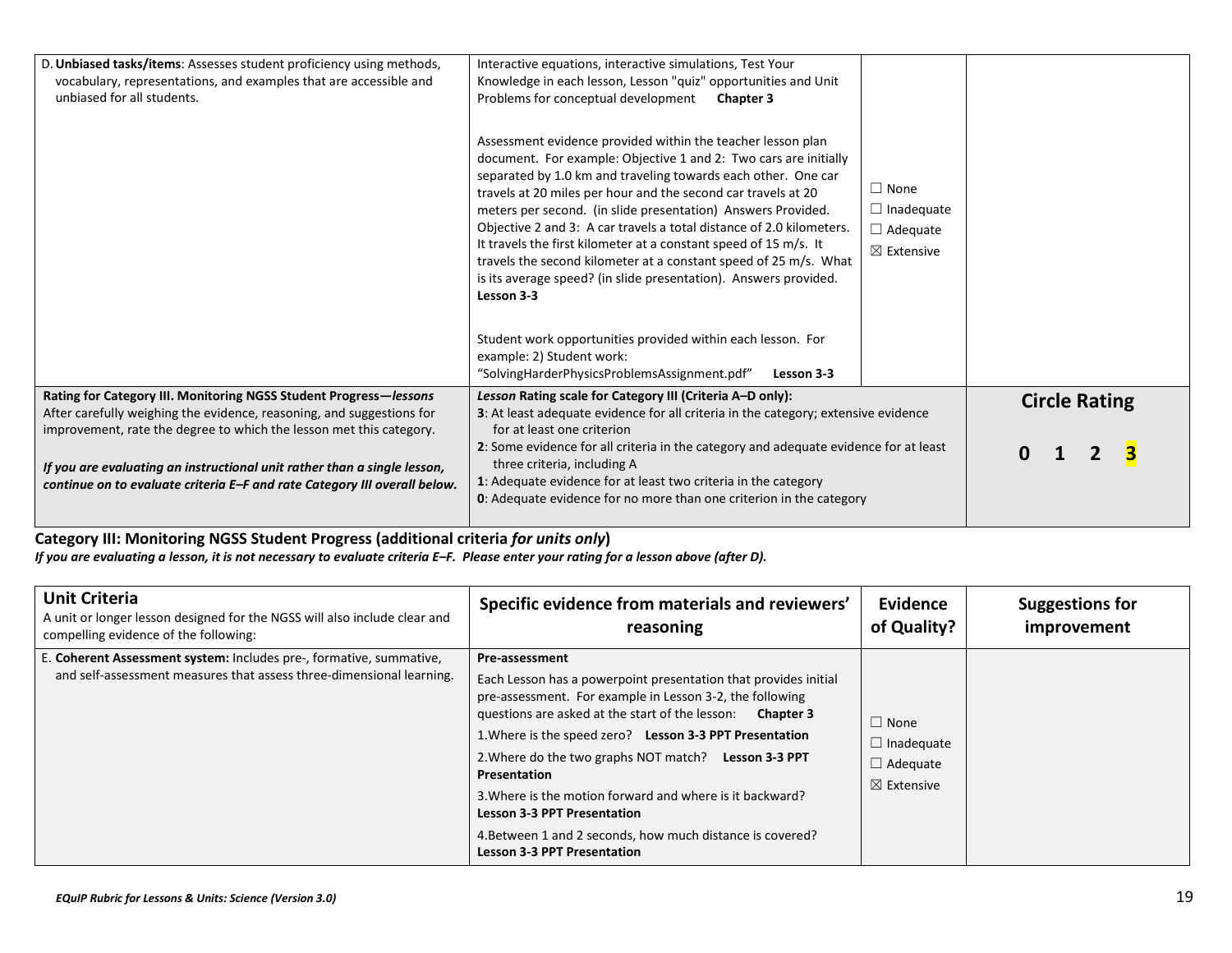5.Sketch these graphs if the velocity at (A) and (C) were changed to 3 m/s. **Lesson 3-3 PPT Presentation**

#### **Formative Assessment:**

Interactive equations, interactive simulations, Test Your Knowledge in each lesson, Lesson "quiz" opportunities and Unit Problems for conceptual development **Chapter 3** Assessment evidence provided within the teacher lesson plan document. For example: Objective 1 and 2: Two cars are initially separated by 1.0 km and traveling towards each other. One car travels at 20 miles per hour and the second car travels at 20 meters per second. (in slide presentation) Answers Provided. Objective 2 and 3: A car travels a total distance of 2.0 kilometers. It travels the first kilometer at a constant speed of 15 m/s. It travels the second kilometer at a constant speed of 25 m/s. What is its average speed? (in slide presentation). Answers provided. **Lesson 3-3** Student work opportunities provided within each lesson. For example: 2) Student work:

SolvingHarderPhysicsProblemsAssignment.pdf **Lesson 3-3**

Imbedded opportunities within each lesson presentation. For example within lesson 3-3: What does the graph look like if you move back to 0 m in the next four seconds**? Chapter 3**

High-level questions posed within each Lesson Presenation. For example Lesson 3-3: How does the position graph for a high positive velocity differ from a lower positive velocity? **Chapter 3**

#### **Summative:**

Assessment opportunities are provided at the end of each lesson presentation. For example lesson 3-3: Sketch these graphs if the velocity at (A) and (C) were changed to 3 m/s. **Chapter 3** Test-bank allows for the development of additional questions to assess student learning **Chapter 3 Self Assessment:**  Students may self assess in interactive simulations that allow students to work within the content, recognizing patterns, and applying engineering principles of collecting and recognizing data. For example: In this interactive simulation, you will adjust the initial position xi and velocity v of a cart so that a position vs. time

graph of its motion matches graphical targets. **Chapter 3**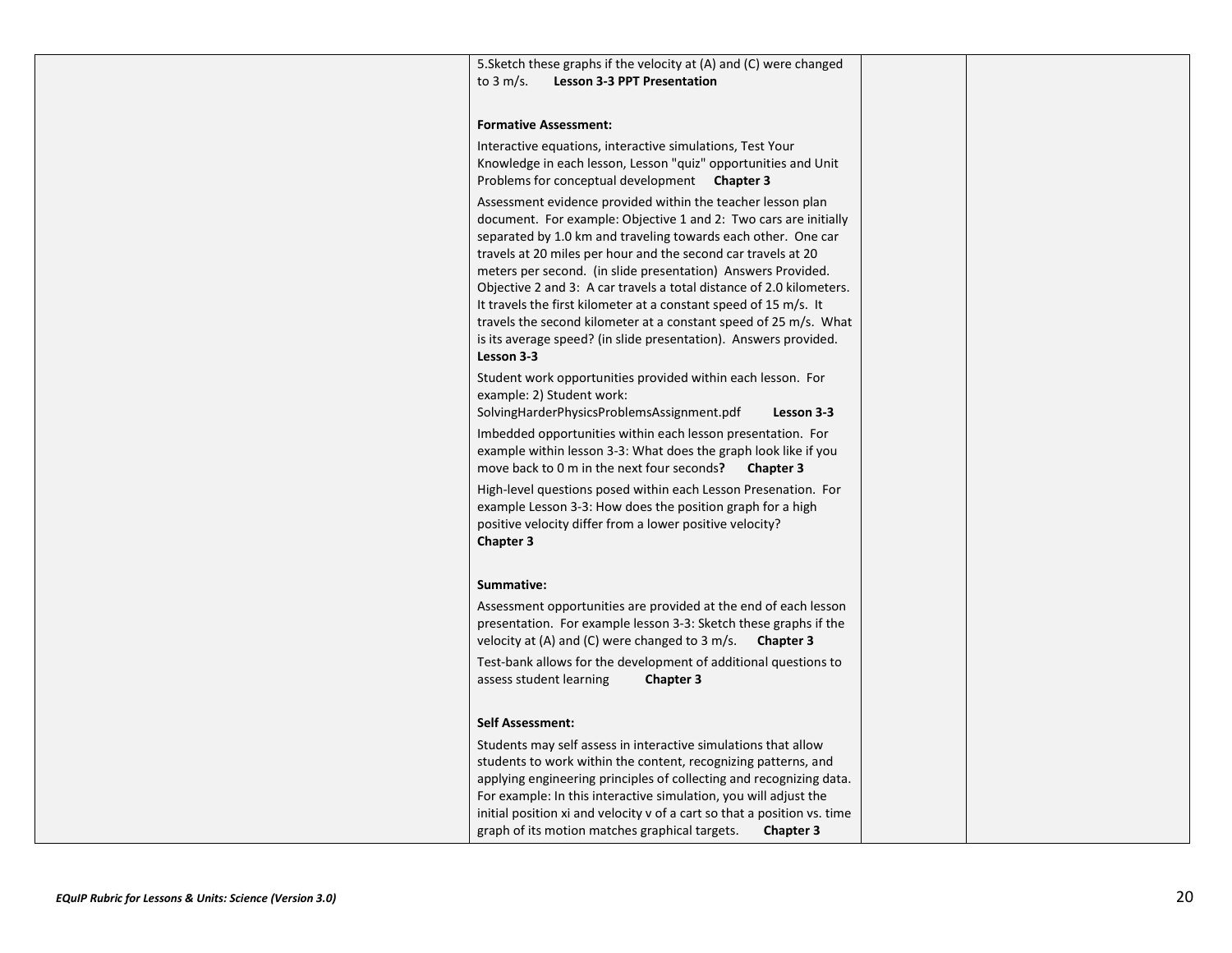|                                                                                                                                                                                                                                     | Interactive equations, interactive simulations, Test Your<br>Knowledge in each lesson, Lesson "quiz" opportunities and Unit<br>Problems for conceptual development<br><b>Chapter 3</b><br>Student work opportunities provided within each lesson. For<br>example: 2) Student work:<br>SolvingHarderPhysicsProblemsAssignment.pdf<br>Lesson 3-3                                                                                                                                                                                                                                                                                                                                                                                                                                                                                                                                                                                           |                                                                              |                      |
|-------------------------------------------------------------------------------------------------------------------------------------------------------------------------------------------------------------------------------------|------------------------------------------------------------------------------------------------------------------------------------------------------------------------------------------------------------------------------------------------------------------------------------------------------------------------------------------------------------------------------------------------------------------------------------------------------------------------------------------------------------------------------------------------------------------------------------------------------------------------------------------------------------------------------------------------------------------------------------------------------------------------------------------------------------------------------------------------------------------------------------------------------------------------------------------|------------------------------------------------------------------------------|----------------------|
| F. Opportunity to learn: Provides multiple opportunities for students to<br>demonstrate performance of practices connected with their<br>understanding of disciplinary core ideas and crosscutting concepts and<br>receive feedback | Students demonstrate performance in interactive simulations<br>that allow students to work within the content, recognizing<br>patterns, and applying engineering principles of collecting and<br>recognizing data. For example: In this interactive simulation, you<br>will adjust the initial position xi and velocity v of a cart so that a<br>position vs. time graph of its motion matches graphical targets.<br>Chapter 3<br>Students demonstrate performance in Interactive equations,<br>interactive simulations, Test Your Knowledge in each lesson,<br>Lesson "quiz" opportunities and Unit Problems for conceptual<br>development<br><b>Chapter 3</b><br>Students demonstrate performance in Student work<br>opportunities provided within each lesson. For example: 2)<br>Student work:<br>SolvingHarderPhysicsProblemsAssignment.pdf<br>Lesson 3-3<br>Students demonstrate performance in lesson investigations<br>Chapter 3 | $\Box$ None<br>$\Box$ Inadequate<br>$\Box$ Adequate<br>$\boxtimes$ Extensive |                      |
| Rating for Category III: Monitoring NGSS Student Progress-units<br>After carefully weighing the evidence, reasoning, and suggestions for<br>improvement, rate the degree to which the criteria are met across the<br>unit.          | Unit Rating scale for Category III (Criteria A-F):<br>3: At least adequate evidence for all criteria in the category; extensive evidence<br>for at least one criterion<br>2: Some evidence for all criteria in the category and adequate evidence for at least<br>five criteria, including A<br>1: Adequate evidence for at least three criteria in the category<br>0: Adequate evidence for no more than two criteria in the category                                                                                                                                                                                                                                                                                                                                                                                                                                                                                                   |                                                                              | <b>Circle Rating</b> |